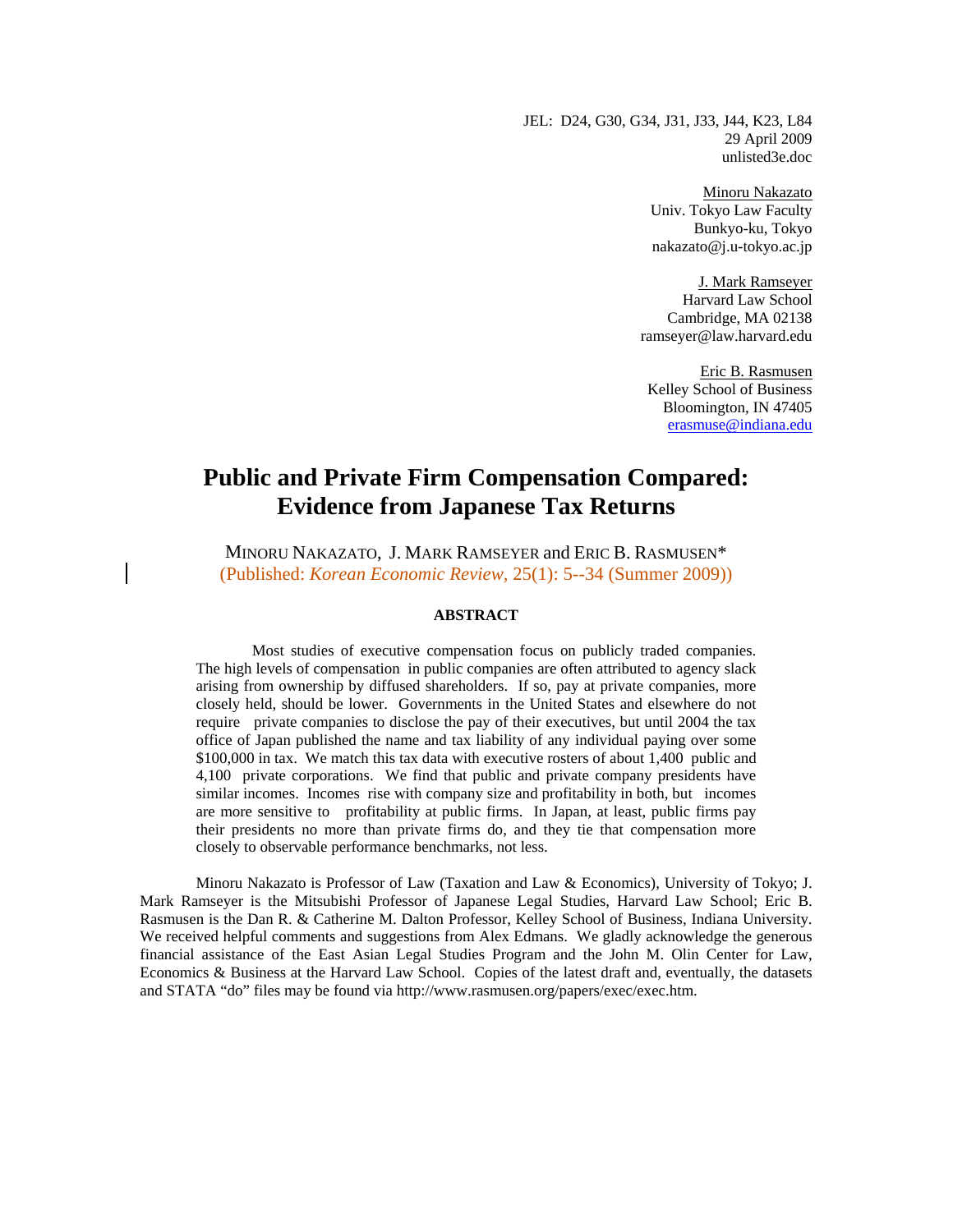Using individual-level tax liability data from Japan, we compare compensation patterns at privately and publicly held firms. To date, most scholars of executive compensation have used regulatory filing data on American firms, data that as Cadman, Klasa, and Matsunaga (2006) describe is usually obtained through the ExecuComp database. Scholars have had access to this information because publicly traded U.S. corporations must disclose executive compensation data along with their financial accounting records. Unfortunately for studying agency slack, however, privately held firms need not disclose what they pay their executives.

 Compensation practices at privately held firms matter to what we think about governance at publicly held firms. Some observers suggest that public firms pay their executives too much. Often, they explain the phenomenon as a collective action problem among widely dispersed shareholders. Owners of private firms should face fewer such problems. If collective action problems drive compensation at public firms and prevent salaries from equalizing across the public-company and private-company markets for executives, then compensation at private firms should differ significantly from public firms in level and contract design.

 To explore this issue, we use Japanese income tax data on individual taxpayers. Japanese securities law does not require either public or private firms to disclose executive pay. Until recently, however, the tax office published the names, addresses, and tax liabilities of everyone owing more than 10 million yen in taxes (the high-income taxpayer list, or "HIT list" as we shall call it). We found personal and company information for the approximately 1,600 company presidents on the list, and on 3,900 presidents not on the list whose tax bills we know (since they do not appear) must be less than 10 million yen. $<sup>1</sup>$ </sup>

 The fact that public firms pay less in Japan than in America (as measured in Nakazato, Ramseyer & Rasmusen, 2006) plausibly suggests that Japanese firms do not suffer collective action problems as severe as those critics attribute to U.S. firms. As a result, one might reasonably prefer a comparison of U.S. private and public firm compensation practice. Given its infeasibility, however, we offer the Japanese contrast as a potentially instructive substitute.

 Our focus on taxable income rather than corporate compensation brings both benefits and costs. On the one hand, the information on total income allows us to study how an executive's aggregate financial welfare varies with company performance, something his salary alone would not disclose. On the other hand, with only income we cannot directly learn how highly the company values an executive's labor services or how much he is extracting from the company.

 Nevertheless, though we do not have labor income broken out separately, we do know which executives are most likely to have substantial investment income. We place an executive in this category (a "Capitalist" as opposed to a "Company Man") if he is the firm's top shareholder, if his family controls his firm,<sup>2</sup> if he has long had high income, or

 $\frac{1}{1}$  $<sup>1</sup>$  Some Japanese firms cross-list on American exchanges. Cross-listed foreign firms do have to</sup> disclose some financial numbers to the SEC, but not executive pay.

<sup>&</sup>lt;sup>2</sup> We define a private firm as a family firm if the president's family holds a majority of its stock. We define a public firm in the same way as Nakazato, Ramseyer & Rasmusen (2006).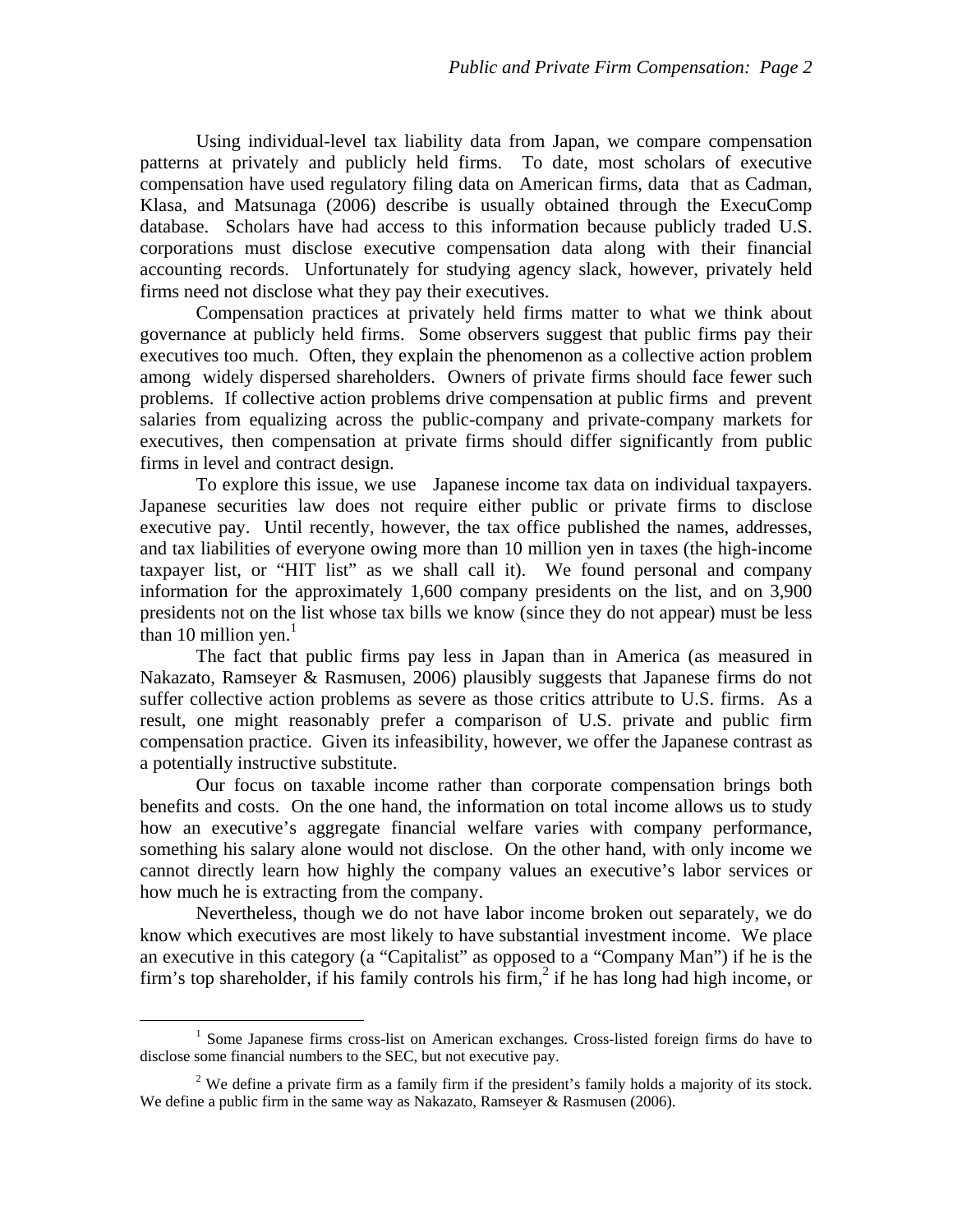if he rose to the rank of president at a young age. We separate the two groups of presidents to generate a set of executives with little capital income, whose income will most closely reflect the pay from their firms.

 We find that executives in private and public firms earn similar incomes, suggesting that in Japan, at least, collective action problems do not cause public firms to pay too much. Compensation rises with firm size whether the firm is public or private. Accounting profitability also affects presidential income, but more strongly at public firms than at private firms.

We begin by summarizing the literature (Section I), our data (Section II), and the Japanese tax law (Section III). We then explore the levels of executive compensation in pubic and private firms (Section IV. A.), and its determinants (Section IV. B. and IV.C.).

#### I. The Literature

 Our taxpayer-level data from Japan let us tackle several longstanding questions about executive pay from a new angle. Individual shareholders usually own too few shares to wish to exert themselves to monitor a public firm. Bebchuk  $&$  Fried (2004) argues that the boards therefore pay excessively high salaries. At privately held firms, however, shareholding is more concentrated so monitoring has a higher individual payoff. Might private firms therefore pay their executives less? Or is the experience of Holmstrom (2005) more typical, and private firms match public firms because boards think talented and happy executives really are worth an astonishingly high level of pay?

 Firm size should affect compensation levels at both public and private firms if an executive's marginal product is bigger at a bigger firm and his pay rises with marginal product rather than being determined purely by director slack. Gabaix & Landier (2006) constructs a matching model of the supply and demand of top executives and provides empirical evidence suggesting that a firm's market value and the market value of other firms in its industry are all that is needed to explain executive compensation (their model is further developed in Baranchuk, MacDonald, & Yang (2006)). Kaplan & Rauh (2006) concludes that the recent rise in the incomes of the highest earning Americans reflects (in addition to returns to superstars and the effect of skill-based technological change) increases in firm size. And Nakazato, Ramseyer & Rasmusen (2006) find that firm size has a strong impact on executive pay at public Japanese firms.

 How does pay relate to performance? Perhaps companies can and do use variable pay to give their executives proper incentives ---though Jensen & Murphy (1990) finds only a minimal relation between pay and performance, a finding confirmed in Japan for publicly listed firms by Nakazato, Ramseyer & Rasmusen (2006)). Yet if shareholders at private firms monitor executives more closely than at public firms, private firms might be able to use subjective (but accurate) measures of pay while public firms may have to use formal contracts that rely more narrowly on verifiable performance benchmarks.

 Extant studies of Japanese executive compensation leave several issues unanswered. The best-known comparison of American and Japanese executives is Kaplan (1994). It limits itself to the largest 121 companies, and takes as its measure of compensation the mean amounts paid to the some 22 (on average) members of the board of directors. He uses this crude pay measure because, though Japanese firms do not need to disclose any single executive's pay, they do report the total amount they pay their board. John (1999) also uses average board compensation, but for 796 firms from 1968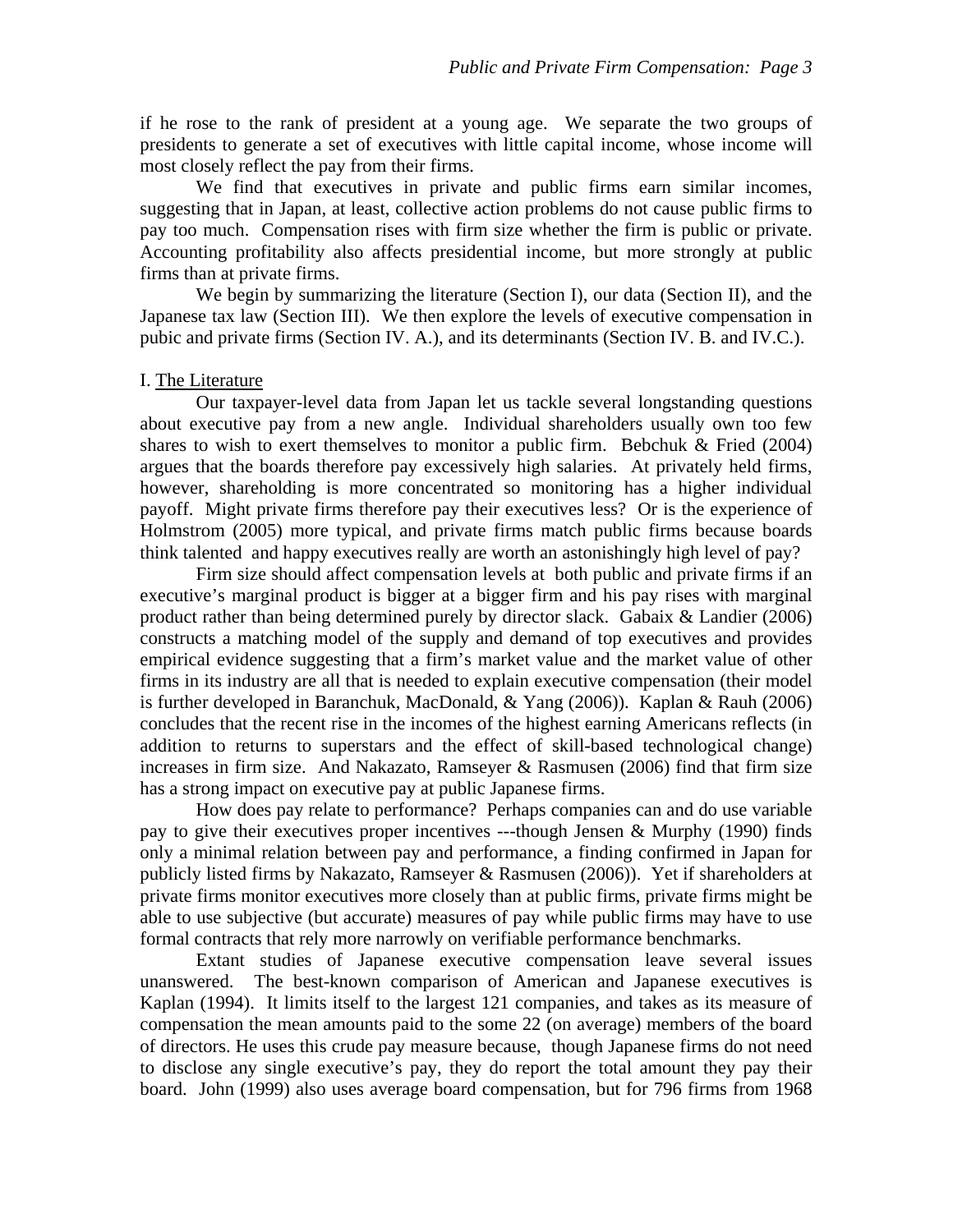to 1992. Other studies of Japanese executive pay, such as Abowd & Bognanno (1995), Xu (1997) and Kato & Kubo (2006), use data created by management consulting firms. Although this data can be very rich (Kato  $&$  Kubo tracks 51 firms for 10 years), the selection of companies is nonrandom and the samples are small. Kato & Rockel (1992) and Kato (1997) do use the same tax-reporting data source that we do. They examine only 599 managers of public companies in 1985, however, and ignore the truncation problem caused by the data's minimum tax requirement.

 In a comment on Gabaix & Landier (2006), Stein (2006) notes that pay levels should equilibrate between high- and low-agency-slack firms in a single labor market. Suppose that the owners of one population of firms (e.g., private firms) monitor their executives more closely than the owners of another population (e.g., public firms). If executives can move from one to another, Stein argues, the agency slack in the highslack population should raise compensation levels at the low-slack population too An observer would see the same pay level in both, yet to conclude that their levels of slack were equal would be mistaken.

 Stein's argument depends crucially on competition among firms for executives, however. If an executive at a low-slack firm cannot leave for a more attractive job at a high-slack firm, the salaries will not equilibrate. The presence of slack itself can separate the markets; if high-slack firms promote internally or for some other reason fail to offer jobs to low-slack firm candidates then compensation at the low-slack firms will be unaffected.

 Although the popular press routinely exaggerates the lack of lateral mobility among Japanese executives, the large publicly traded firms rarely hire their presidents from private firms. Any mobility instead moves the other way: from public firms to private. To the extent that the shadow market for private firm executives excludes jobs at public firms, the agency slack among public firms (if any) should have relatively little effect on pay at private firms.

#### II. The Data

For information on an executive's income, we turn to his tax liability in 2004. This is not information we obtain from his company. Instead, it is information available by traditional -- but now discontinued -- Japanese government policy. Through 2004, the tax office published the names, addresses, and tax liabilities of all high-income taxpayers. The tax threshold that triggered public disclosure varied over the years, but in 2004 stood at 10 million yen (about \$97,000 in taxes, at the end-of-2004 exchange rate of 102 yen/\$.).

 Japanese taxpayers pay a tax of 37 percent on ordinary income beyond 18 million yen.<sup>3</sup> For a crude approximation of income from tax liability, readers can divide the tax liability by .37. Table I illustrates a more nuanced approach. There, we use standard deductions and credits to calculate the income that would generate a given tax level. By this approach, to owe 10 million yen in taxes, a president would need to make about 39.9 million yen (\$392,000). By the crude approach, he would need about 27.0 million yen

<sup>3</sup> <sup>3</sup> Shotoku zei ho [Income Tax Act], Law No. 33 of 1965, Sec. 89, as amended by Shotokuzeito futan keigen sochi ho [Act for Measures to Reduce the Burden of the Income and Other Taxes], Law No. 8 of 1999, as amended by Law No. 21 of 2005.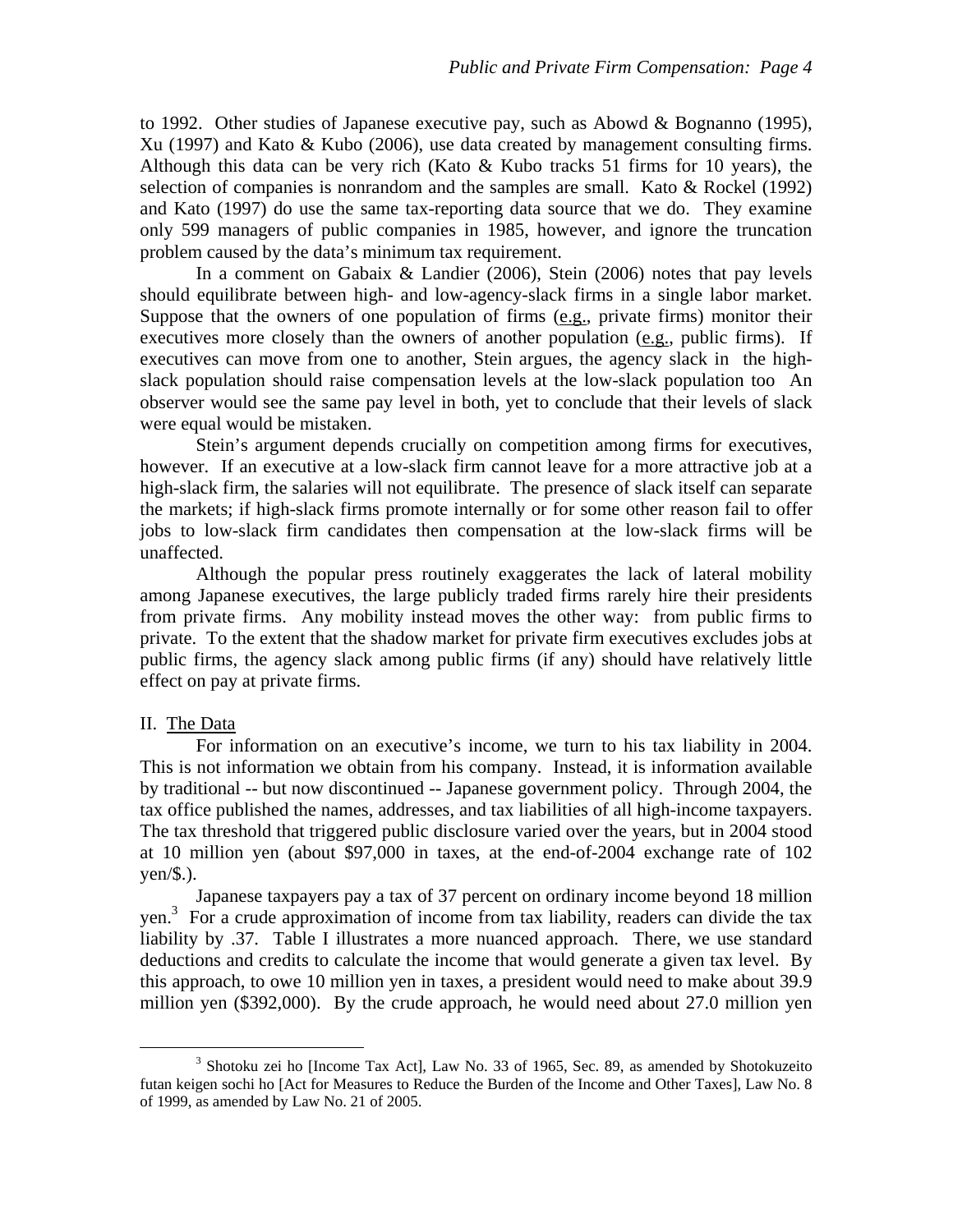(\$265 thousand). Obviously (given how progressive tax schedules work), the higher the income, the more closely the two approaches will converge.

[Insert Table I about here.]

 In 2004, some 73,000 Japanese paid 10 million yen or more in taxes, fewer than one would expect from an American tax population. Japan has about half the population of the United States and roughly the same median household income, yet in 2003, U.S. taxpayers filed 536,000 returns with adjusted gross incomes over \$500,000, and nearly 181,000 returns with incomes over \$1,000,000 (www.irs.gov). According to Piketty & Saez (2006), the difference is largely a function of the increasing dispersion of income in the U.S. since the mid-1980s.

 Although the tax bills of the wealthy were public information, the Japanese government did not provide the data in convenient form. Therefore, we obtained our tax data from the Japanese affiliate of the D&B credit-rating service, Tokyo shoko risaachi (TSR, 2005), which uses the data for credit reports. In some cases, TSR added the professional affiliation of the taxpayers. Where it did so, we generally followed its identification.

 Tax liabilities are now confidential. Under the newly passed Personal Information Protection Act, the government may not release a variety of private data, including tax liabilities.<sup>4</sup> Our 2004 dataset thus represents the last available installment for studies like ours.

 We focus on a firm's "president." Generally, the president will also be the C.E.O. Because all firms disclose the identity of the president but few name the C.E.O., we focus on the former. Because banks differ from other firms on a wide number of dimensions, we exclude banks from our dataset.

 Given that many executives pay less than 10 million yen in taxes, we do not have tax data on all executives. Instead, our dataset is censored at the lower levels. Others using this data to estimate Japanese executive compensation (Kato & Rockel, 1992; Kato, 1997) limited their studies to those executives who do pay more than 10 million yen in taxes. This has several problems.

 First, the results do not necessarily apply to companies that pay their executives lower salaries -- there is selection for companies with a policy of paying high salaries.

 Second, ordinary least squares and other linear estimators are biased. This is because observations with negative disturbances are more likely to result in incomes below the threshold and drop out of the sample. An estimation technique should be used that takes into account this truncation.

 Third, examining only those executives paying more than the threshold tax discards useful information. Our data set is actually censored, not truncated. We do not observe income below the 10 million yen threshold, but we do observe other things about those executives. We do not know their exact income, but we do know something about it: their income generated a tax liability below 10 million yen. This is relevant information, and we have just as good information for low-tax executives as we do for

 $\frac{1}{4}$ <sup>4</sup> Kojin joho no hogo ni kansuru horitsu [Act Relating to the Protection of Personal Information], Law No. 57 of 2003.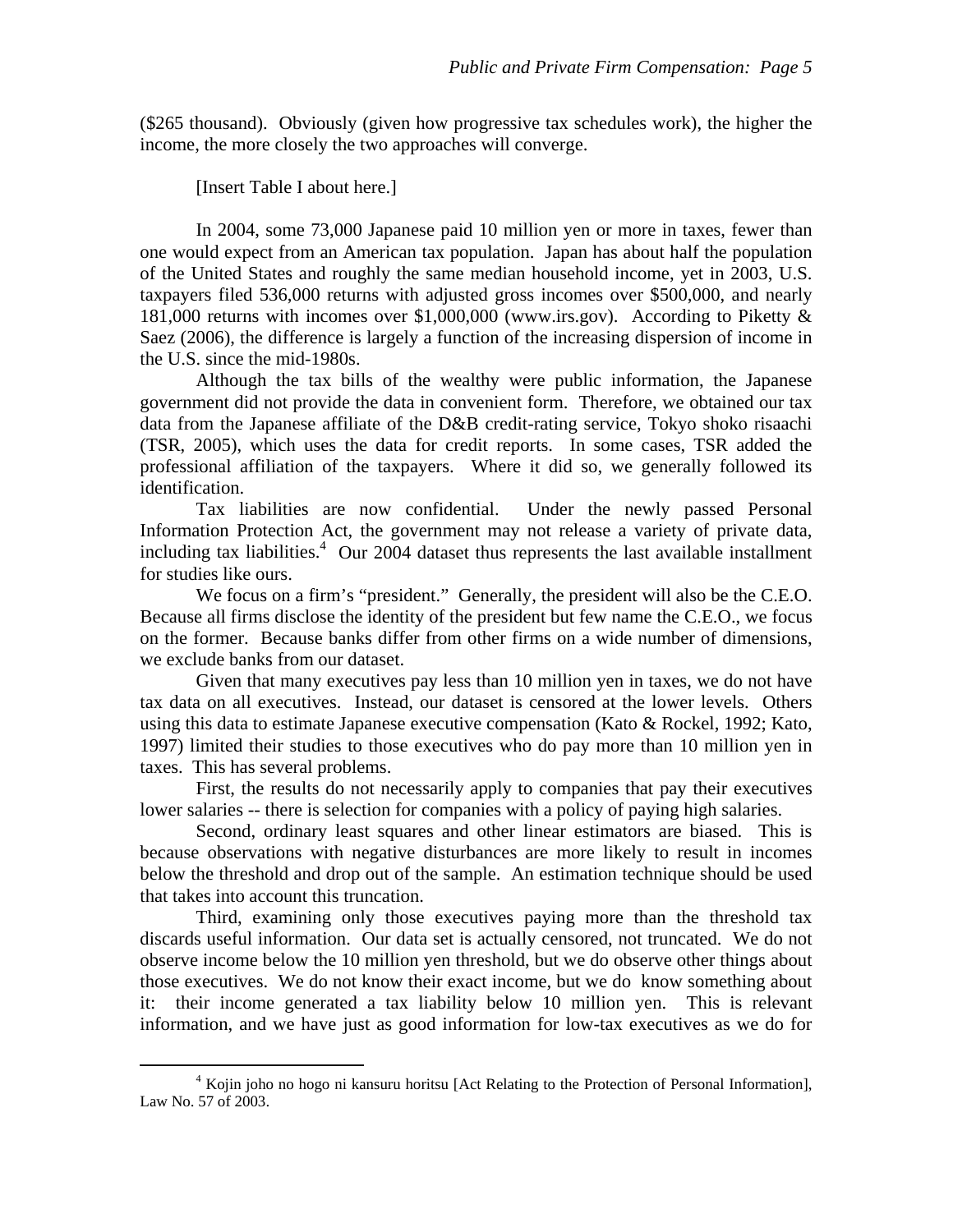high-tax executives on personal characteristics such as age and firm characteristics such as company size.

 To exploit the full dataset, we thus employ tobit, a standard technique for censored data. This both eliminates sample selection bias and increases the amount of information in our regression analysis. Of the corporate presidents in our sample, 1,431 led non-bank firms listed on Section 1 of the Tokyo Stock Exchange. Another 4,155 led non-bank firms catalogued as major private firms by Toyo (2005e). We obtained our firm financial data from Nihon keizai (2005, 2006) and Toyo (2005b, 2005d, 2005e). We obtained the identity of the presidents from Toyo (2005d, 2005e).

In many tobit regressions (e.g., those in Ramseyer & Rasmusen (2003)), the regression coefficients have little meaning in themselves and must be converted to "marginal effects" by seeing how their effect on the underlying indicator variable translates into a change in the expected value of the observed variable that is observed. If observed product quality is bounded below at zero, for example, the effect of age on quality cannot generate negative values and the expected value is a weighted average of zero and higher qualities. That does not apply here. Here, we use tobit because we do not observe levels of taxes paid if they are below 10 million yen, not because the minimum level is 10 million regardless of income. We are not interested in how firm size affects the observed level of tax, which is usually the censoring bound of 10 million, but in how it affects the tax itself. A predicted tax level below the censoring bound—8 million, for example--- makes sense in our regression, unlike in the typical tobit setting. Thus, the tobit coefficient itself, the "linear predictor", is the correct measure of the marginal effect.

### III. Tax Law

#### A. Real Income and Reported Income:

 For several obvious reasons, an executive's reported income will only imperfectly reflect his real income. First, most firms structure compensation packages to minimize the executive's tax liability. Indeed, Japanese executives receive from their employers a wide array of untaxed perquisites (estimated in Abowd & Bognanno, 1995). To that extent, an executive's reported taxable income will understate his real income.

 Second, most executives also earn taxable income from other sources. Being rich, many of these men will receive substantial investment income. To the extent that they do, their taxable income will overstate their firm compensation.

 Last, some executives will use illegal (or quasi-legal) means to conceal their income or avoid the HIT list. At least hypothetically, executives at smaller private firms might be better able to hide income than their counterparts at the larger public firms. What is more, wealthy Japanese (even if they did not hide their income from the tax office) could do one of two things to avoid the HIT list: (a) they could pay a penalty and submit their returns late, since the tax office included on the HIT list only those taxpayers who filed within 2 weeks of the March 15 tax-return deadline; or (b) they could file an initial return that included only income below the amount that triggered disclosure, and later submit an amended return that included the remaining income.

 To explore these issues, we compare the reported tax liabilities of Tokyo-area executives on the TSR list with the average residential land price of the ward in which they live (from Toyo, 2005c). If executives routinely hide their income, then the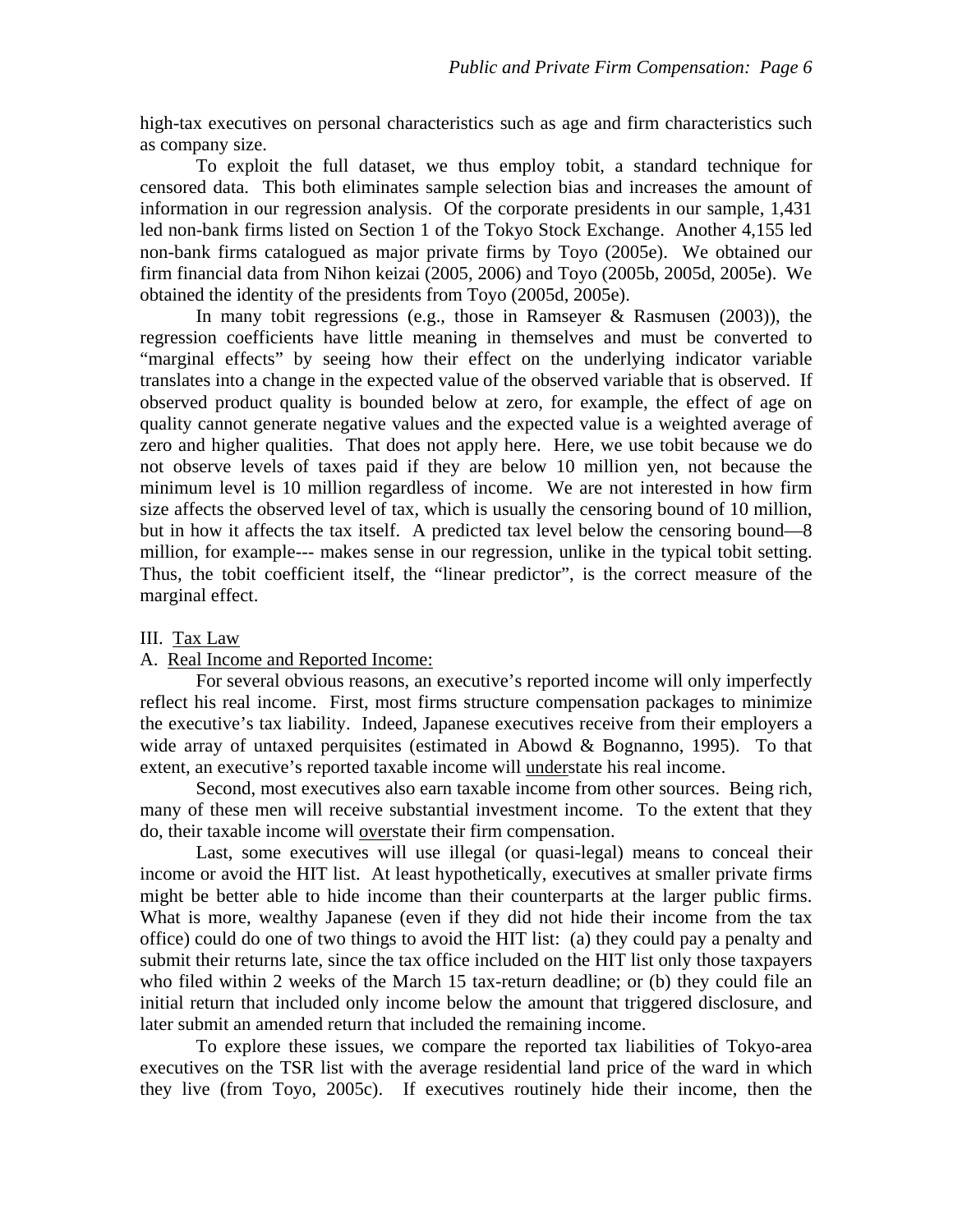correlation between income and land price should be low. If private firm presidents hide more income than public firm presidents, then the correlation should be higher among the public firm presidents than the private.

 In fact, the correlation between income and land price is high, and higher at the private firms than at the public. In a related study of executives at public firms, we find a correlation is .11, significant at the 1 percent level (Nakazato, Ramseyer & Rasmusen, 2006a). Among the presidents of the private firms, however, the correlation is .27, significant at more than the 0.1 percent level. Presidents reporting higher incomes do indeed live in more expensive neighborhoods, but the phenomenon is more pronounced among the presidents of the private firms than the public.<sup>5</sup>

### B. Dividend Income:

 Many presidents receive substantial dividend income from the firms they head. Unfortunately, the Japanese tax treatment of dividend income is extraordinarily complex. For most presidents of the public firms in our data base, the TSR data will not include dividend income from their firm; for the presidents of the private firms, the data will (we return to this issue when we compare the incomes of Company Men presidents -- those least likely to have investment income -- at the two sets of firms).

 Through March 31, 2004, dividends (typically paid in June and December) were subject to a national withholding tax of 15 percent and a uniform local tax (collected by the national government) of 5 percent. After April 1, they were subject to a national withholding tax of 7 percent and local tax of 3 percent. Because the withholding sometimes satisfied an investor's liability with respect to that income, he was not required to include it on his return. If he opted to exclude it, the tax he paid on the dividends did not appear in our TSR database.

 This rule had two qualifications. First, an investor could exclude only dividends from an exchange-listed firm. As a result, private-firm president income *would* include dividends from the firms they headed in their reported income (and thus in the TSR data).

 Second, an investor could exclude dividends from a public firm only if he owned less than 5 percent of the firm's stock. Of the 1,431 public-firm presidents in our data base, 1,253 owned less than 5 percent of their firm's stock.

 An investor who received dividends from a public firm of which he held less than 5 percent generally would opt to exclude the dividends from his return. If he did, the tax on that dividend would not have appeared in the TSR data base. In effect, he could either (a) pay the 7 percent national withholding tax and exclude the dividend income; or (b) pay the 7 percent tax, include the dividend income on his return, and take a credit against his aggregate tax liability. If he took option (b), the dividend income would be subject to the much higher marginal rates these executives faced on their other income. As a result, despite the dividends-received tax credit, they generally would choose option (a): pay the withholding tax and exclude the dividend income.<sup>6</sup>

 $\frac{1}{5}$ <sup>5</sup> In Nakazato, Ramseyer & Rasmusen (2006b), we examine the correlation between reported tax liabiity and residential real estate value for attorneys. We find a correlation of .19.

<sup>&</sup>lt;sup>6</sup> In 2004, the national government withheld taxes on 7.6 trillion yen in dividend income paid to individual taxpayers; those taxpayers included only 406 billion in dividend income on their returns. Compare National Tax Office statistics at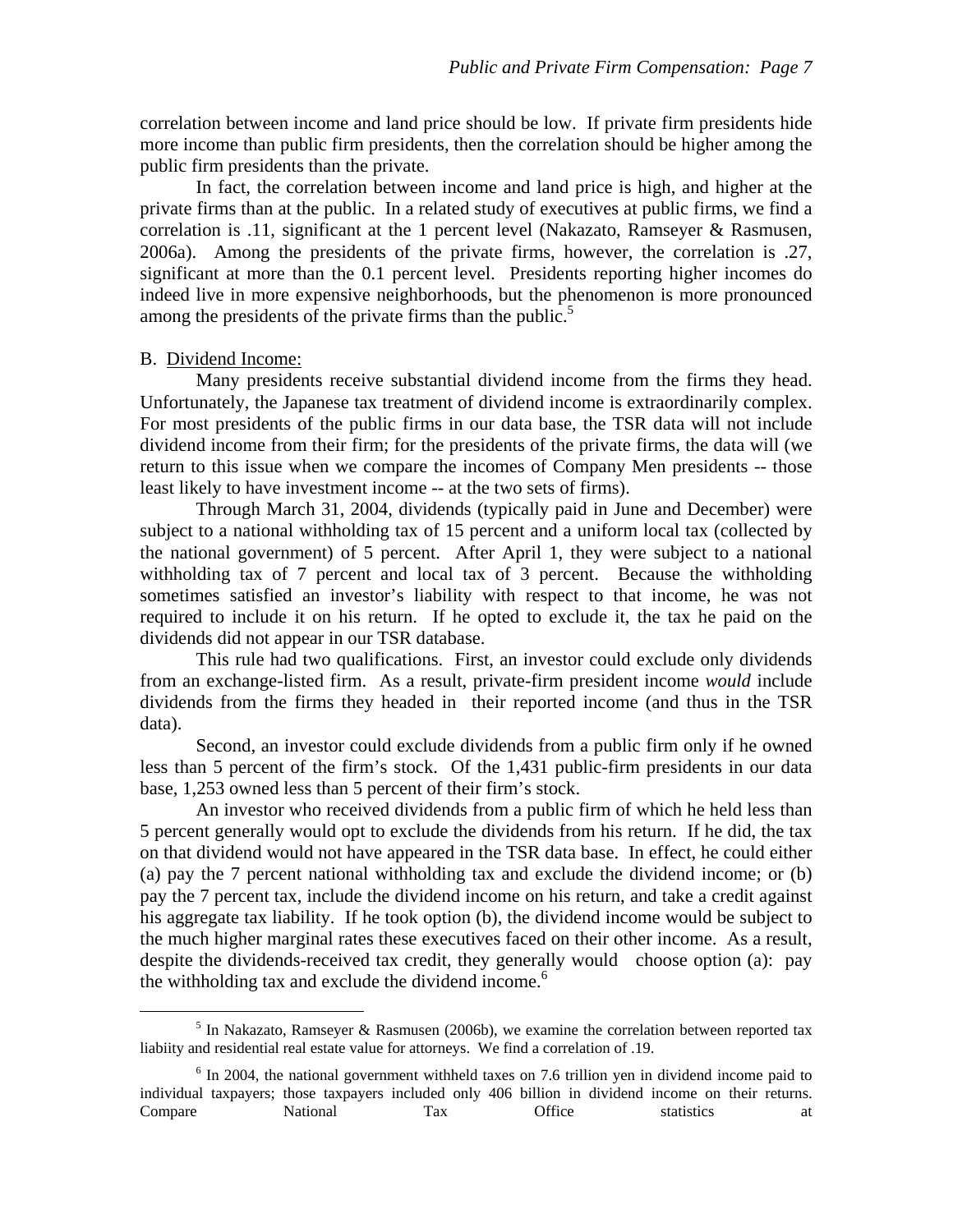### C. Other Tax Rules:

 As with dividends, investors paid tax on their gains from the sale or exchange of securities in 2004 at a national income tax rate of 7 percent and a local tax rate of 3 percent. In this context, the law did not distinguish between long-term and short-term gains. And again as with dividends, investors could elect whether (i) to satisfy the tax through withholding and exclude the gains from their returns, or (ii) to include the gains in their returns.

 Unlike the case of dividends, however, the question of whether to include securities gains and losses had no clear answer. As the stock market began to recover in 2004, some investors would have found themselves with substantial capital appreciation. Whether our dataset captures any gains they chose to recognize by selling the stock, however, we cannot say. Regardless of whether an investor elected to include the gains on his return, he faced the same 7 percent tax rate. In either case he had the same right to carry forward any losses for three years. And in either case he had the same ability to time his gains and losses by choosing when to sell which securities.

 Gains from the sale or exchange of real estate are also taxed at separate rates, but not through withholding. Instead, investors must include the gains on their returns. They will pay a 15 percent tax if they held the property over 5 years, and 30 percent if they held it for 5 years or less. Of all taxpayers reporting more than 30 million yen in income in 2004, 19 percent reported some capital gains income.<sup>7</sup>

 Note also the following. In Japan, couples may not file joint returns; taxpayers with rising incomes may not "average" their income across years; and pension payments are taxed at lower rates than salaries.

### IV. Results

### A. Levels:

i<br>Li

 Presidents at private Japanese firms report incomes roughly comparable to those reported by the presidents of the public firms. As shown in Table II, the highest paid president of a public firm, Yoshitaka Fukuda of the Aifuru financial services firm, paid taxes of  $$9,089,000$   $(927,083,000$  yen) -- implying taxable income of perhaps  $$30$ million. The median president among the top 100 presidents of public firms paid taxes of about \$732,000 (74,634,000 yen) and the median president at the top 500 paid about \$219,000 (22,330,000 yen). Of all presidents of the 1,430 public firms, 42 percent appeared on the high-income list.

#### [Insert Table II about here.]

 Of private firms, the highest paid president, Ikuo Sakiyama of Digital Technologies, paid taxes of \$6,241,000 (636,563,000 yen). The median president of the

http://www.nta.go.jp/category/toukei/tokei/menu/gensen/h16/data/02.pdf (amounts withheld) with /menu/shinkoku/h16/data/01.pdf (amounts reported on returns) (last visited March 29, 2006).

<sup>&</sup>lt;sup>7</sup> Whether securities, real estate, or other capital gains. National Tax Office statistics, http://www.nta.go.jp/category/toukei/tokei/menu/shinkoku/h16/data/01.pdf (last visited on March 29, 2006).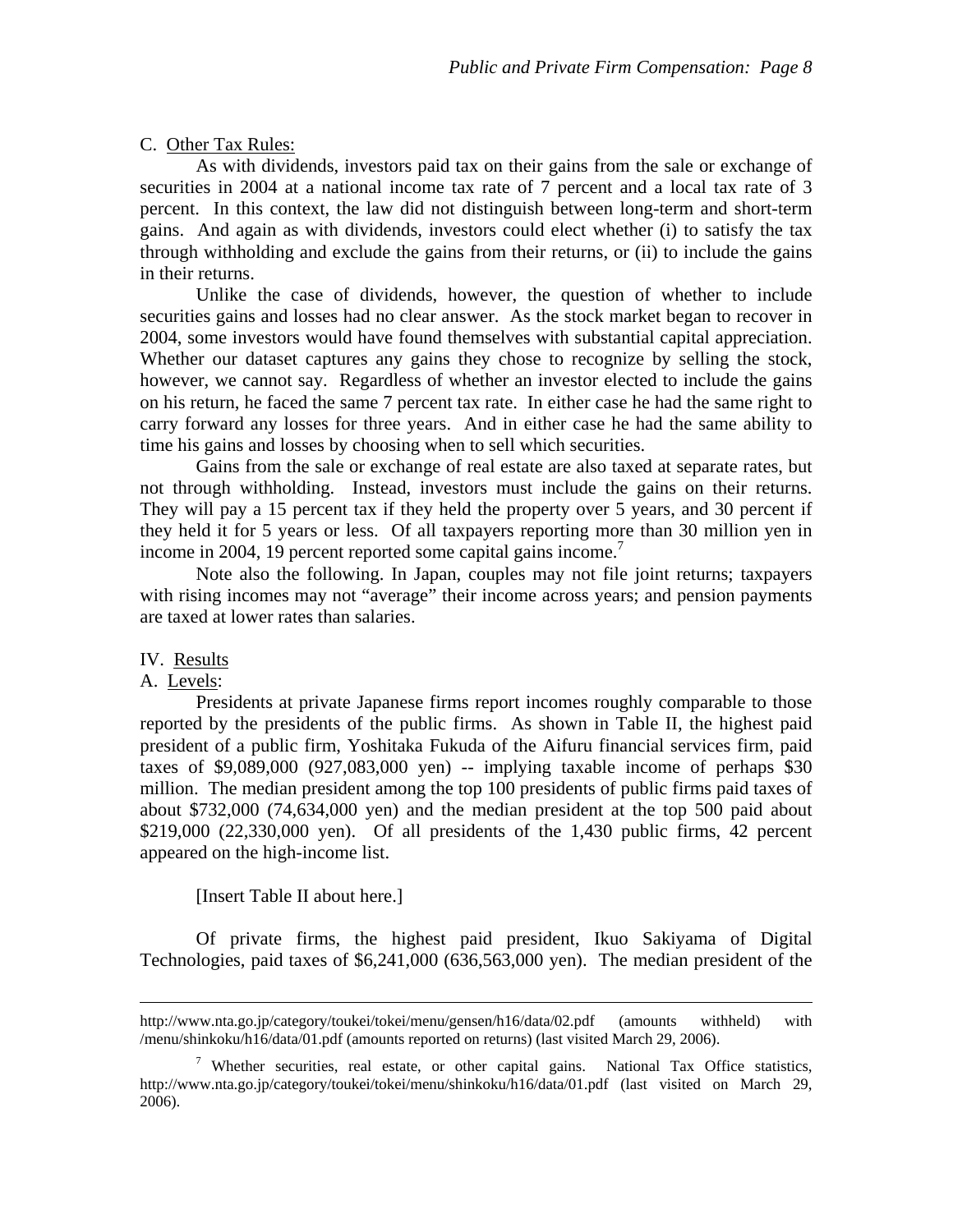top 100 paid taxes of \$983,000 (100,315,000 yen), and of the top 500 paid \$325,000 (33,137,000 yen). Of all presidents of the 4155 private firms, 26 percent appeared on the high-income list. To preserve comparability to our public firm dataset, if we take only the highest-paid 1,430 presidents of the private firms 76 percent appeared on the list.

 Of course, corporate presidents typically hold substantial investment portfolios. Among the 264 presidents of the public firms least likely to have much investment income (the Company Man presidents), the tax liability ranged up to \$3,340,000 (344 million yen); the median president in this group paid taxes of \$147,000 (15 million yen). Among the 176 Company Man presidents at the private firms, the tax liability ranged up to \$755,000 (77 million yen); the median Company Man paid taxes of \$137,000 (14 million yen).

 As explained below, presidential compensation depends heavily on firm size, and public firms are bigger than the private firms. The median-sized firm in our database had assets of about 40 billion yen. Of the presidents the 108 public firms with assets between 40 and 50 billion yen, 33 percent appeared on the HIT list. At the 114 private firms in the same asset size range, 41 percent appeared (Table II Panel A). Given the same size, more private-firm presidents reported high incomes than public-firm presidents.

 Private firm presidents earn more stable incomes than the public firm cohort. Of the 1093 private firm presidents on the HIT list, 87 percent had been on the list in 2003 as well. On average, they had been on the list 9.1 times. Of the 593 public firm presidents on the HIT list, only 82 percent had been on the list in 2003, and they had been on it only 7.3 times (note that the public firm presidents are older than the private presidents). The difference between 2004 and 2003 income averaged 42 percent for the public firm presidents with a standard deviation of 1.60. Among the private firm presidents, the difference averaged 29 percent with a standard deviation of 1.29.

#### B. Variables

 To study the determinants of presidential compensation, we create the following variables. Firm-level financial values reflect the fiscal year ending in 2004. We include selected summary statistics and industry composition data in Table III (for industry composition, see Table V displayed later).

[Insert Table III about here.]

#### 1. President variables. --

**Ln Tax 2004**: Logged amount of taxes paid by a president in 2004 (/1000 yen), in logs; log of 10,000 if not on HIT list

**Ln Tax 2003**: Logged amount of taxes paid by a president in 2003 (/1000 yen), in logs, conditional on appearing on the 2004 HIT list.

**Exec Age:** 2004 minus the birth year of a president.

**U Tokyo**: 1 if the president attended the traditionally most selective University of Tokyo; 0 otherwise.

**Other Imp U:** 1 if a president attended one of the six other formerly imperial (and still selective) universities; 0 otherwise.

**High School**: 1 if a president did not graduate from a university; 0 otherwise.

**Prez Share %:** Percent of shares held by the president as given in the firm directory; 0 if the president is not listed as a shareholder. Note that our source for the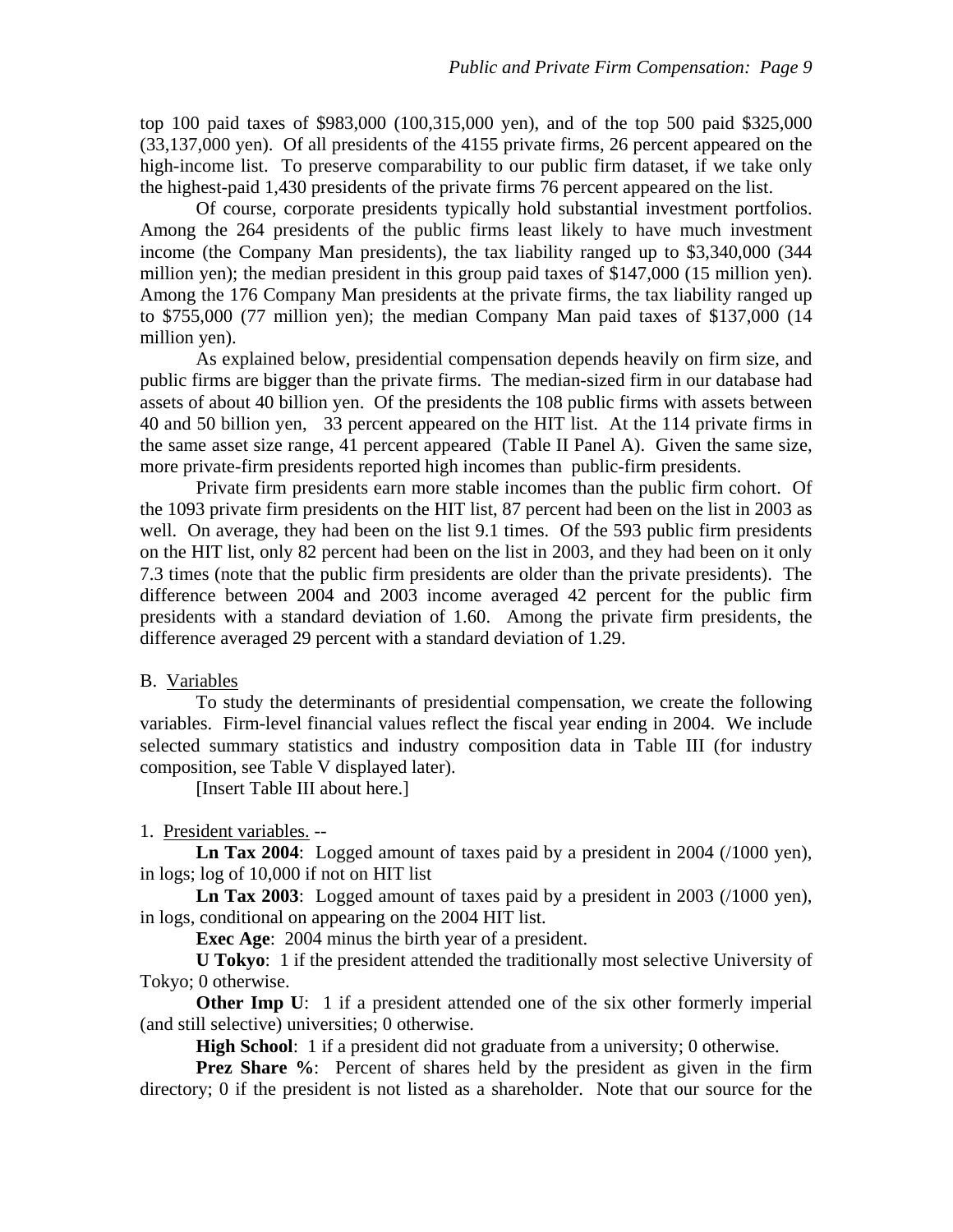public firms generally gives the top 10 shareholders, while the source for the unlisted firms gives only the top 6 shareholders.

**Prez Top Dummy:** 1 if the president is the top shareholder in the firm; 0 otherwise.

**HIT Dummy:** 1 if the president appears on HIT list; 0 otherwise.

**Num Appearances**: The number of times a president has appeared on the HIT, conditional on appearing on the 2004 list.

**Company Man**  $= 1$  unless the president satisfies any one of the following criteria: (a) he is the top shareholder for his firm; (b) he serves at his family firm; (c) he is under age 40; or (d) he has appeared on the high-income taxpayer list more than five times.

2. Firm variables. --

**Public**: 1 if the firm lists its stock on the Tokyo Stock Exchange; 0 otherwise.

**Top Shareholder %**: Percent of shares held by the largest shareholder of a firm. **Ln Assets**: Firm assets in 2004 (so shisan; /million yen), in logs.

**Profitability:** Ordinary profits (keijo rieki)/capital (shihon) for fiscal year ending in 2004.

**Industry dummies**. -- 32 industry categories, as used in the Nihon (2005).

## C. Determinants:

1. Size and profitability. -- In the following tables, we regress the log of a president's income on several key variables concerning the firm, the president himself, and the firm's ownership structure. We add a dummy variable equal to 1 if the firm is listed on Section 1 of the TSE (**Public**), and interact that dummy with the others. We include industry dummies in all regressions.

[Insert Table IV about here.]

 Consider first Regression (1) of Table IV: a tobit regression of logged income on the size, profitability, and listing status of the firm. In the first column we give the coefficient on the independent variable, followed by the absolute value of the corresponding t-statistic; in the second column we give the coefficient and t-statistic on the variable interacted with **Public**. The first column thus gives the effect of the variable on all firms; the second column gives any additional effect it has on public firms.

 The regression shows three phenomena. First, presidential incomes rise with firm size. The insignificant interacted coefficient indicates that the same phenomenon occurs at public and private firms alike. The result tracks executive compensation studies in the U.S.

 Second, presidential incomes rise with firm profitability. At both the public and the private firms, presidents heading profitable firms report higher incomes than those heading less profitable ones. Curiously, however, income rises most steeply at the public firms. We offer two potential explanations for this. On the one hand, perhaps private firm shareholders can monitor their executives more closely than widely dispersed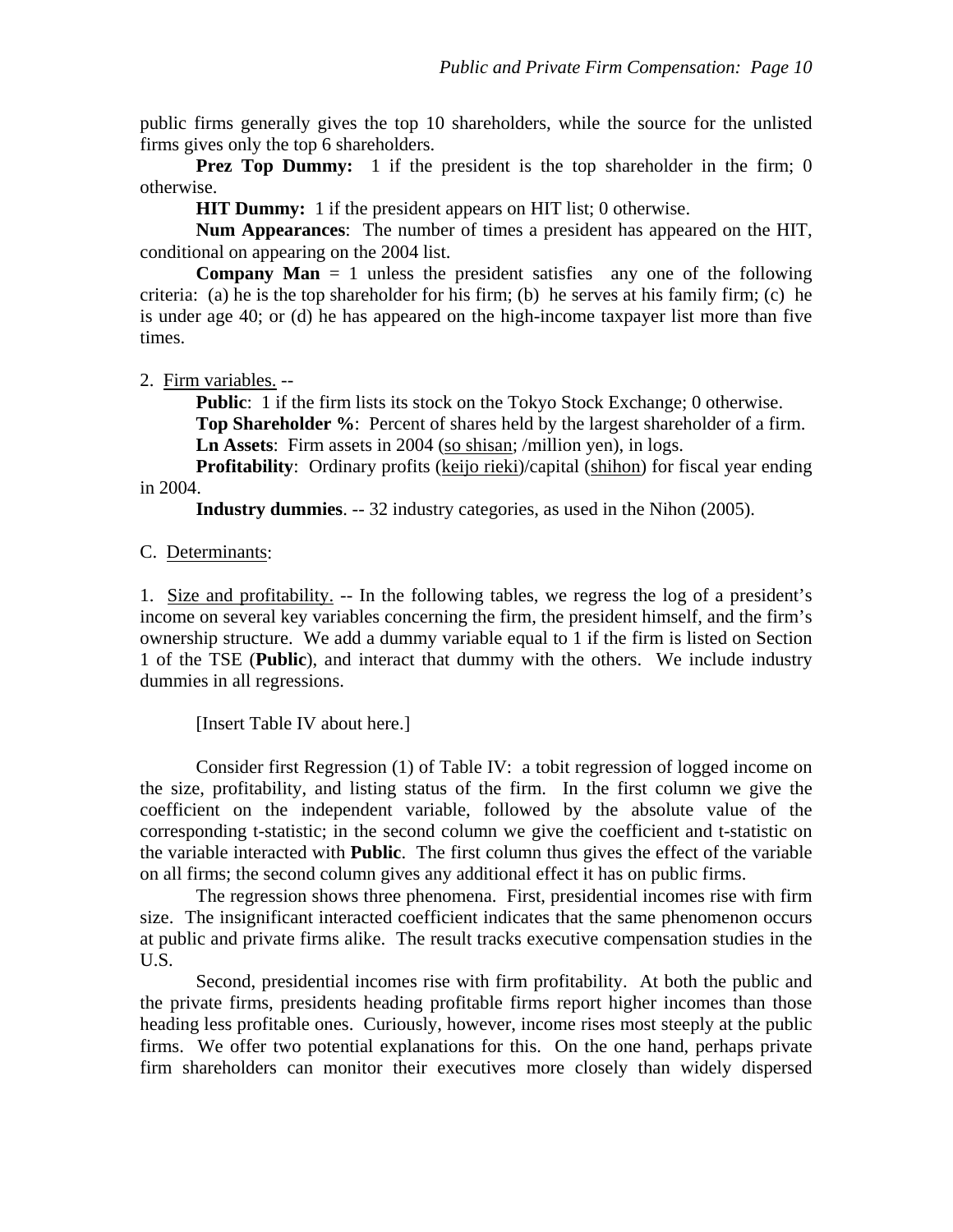shareholders can. If public firm shareholders find monitoring harder, then they may rationally choose to tie compensation more closely to verifiable indices of performance.

 On the other, the greater apparent sensitivity of compensation to profitability at public firms may just reflect more aggressive "earnings management." Table III, Panel A, shows that profitability varies more widely at private firms (a standard deviation of 13.081) than at public firms (a standard deviation of .718). If this difference reflects different earnings management, then the figures will under-state true profitability at the better-performing public firms and over-state it at the rest. To the extent that this occurs, any calculated coefficient on accounting profitability would be higher at the public than at the private firms.

 Third, with size and profitability held constant, presidential incomes do not vary with listing status. Public firms do not pay more than the private. Instead, the coefficient on **Public** is uniformly insignificant.

2. Presidential shareholdings. -- In Specification (2) of Table IV, we add the percentage of shares a president holds in the firm. Not surprisingly, income rises with a president's share. Both at public and at private firms, the more stock a president holds in the firm, the higher the income he reports.

 This sensitivity to shareholdings could reflect either investment income outside the firm or agency slack within it. A president who holds more stock is a richer man, and will have greater investment income generally -- from both the firm he heads and elsewhere. Yet a president who holds more stock is also more likely to be able to manipulate the board and extract greater resources for himself.

 To explore why shareholdings increase income, in Regression (3) we add two variables: the percentage of shares the firm's top shareholder holds (**Top Shareholder %**), and a dummy variable equal to 1 if that top shareholder is the president (**Prez Top Dummy**). If agency slack accounts for the phenomenon, then a president should earn less when the firm's top shareholder owns more. And indeed, the presidents of firms with a top shareholder who holds bigger stakes do report lower incomes. Yet if agency slack accounts for the results, then a president should also report higher incomes where he owns the most shares. Curiously, however, **Prez Top Dummy** seems not to affect his income.

 To study this issue further, in Regression (2) of Table V we introduce a series of spline variables: the **Prez Share %** divided by decile. If agency slack drives the sensitivity of presidential income to shareholdings, then the decile giving the president effective control should generate the largest coefficient. At a public firm, a president with 10 percent of the stock may well have the clout to extract a supra-market compensation package. But at a private firm, the largest break should appear at 50 percent. At a private firm, a president with less than half the stock will often find himself constrained by other shareholders. With over half, only reputational concerns and the fear of a derivative suit will hold him in check.

 According to Regression (2), the private firm break does not appear at 50 percent. Instead, the marginal effect of a president's shares is positive but declines with each level of shareholding. Column (2) tells us that the "extra effect" at the public firms similarly rises but at a declining rate. If investment income rather than agency slack accounted for the phenomenon, presidential incomes would rise proportionally with presidential assets.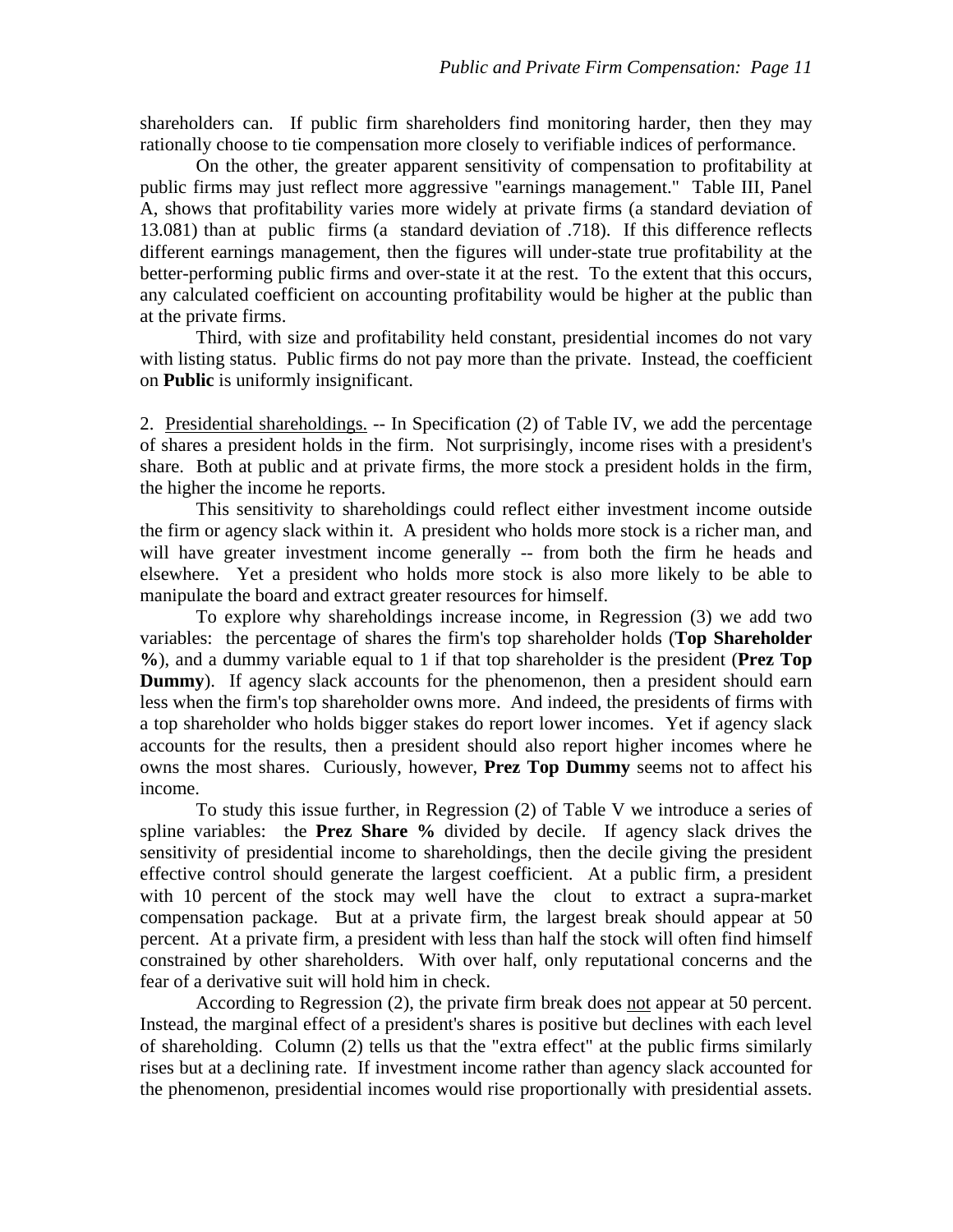With the dependent variable in logs, we would then expect to see the size of the coefficients on the spline variables to be positive but declining with the amount of the shareholdings -- exactly what we observe. Because public firms are larger than private firms, a given fractional interest in a public firm would generate more income than the same interest in a private firm. If so, then the coefficient on the interacted spline variables should be positive as well -- and so we see.

3. University. -- In Regression (1) of Table 5, we explore the relation between university degree and income. Traditionally, the University of Tokyo and the six other "imperial" universities were the most prestigious and selective (admission was and is by blindly graded exam). Their graduates readily found management-track jobs at the most prestigious firms. And according to Table III Panel B, nearly a quarter of the public firm presidents did attend one of these seven schools. By contrast, only 9 percent reported no university degree.

 The private firms, newer institutions, are sometimes still headed by their founder or his son. These men have less prestigious educations. Only 15 percent attended one of the imperial universities, and 12 percent reported no university degree at all. On average, of course, the elite university graduates are more likely to have worked their way up the corporate ladder (like their peers at the public firms); the others are more likely to have founded the firms themselves. According to Regression (1), the latter (the men without elite credentials) report the highest incomes.

 Because founders control fewer of the public firms, these firms exhibit a different phenomenon. Their presidents are not entrepreneurs; they are men who survived a fourdecade-long tournament within the firm. We would not expect university affiliation to matter at the end of that tournament -- and largely that is what we find. The two coefficients on **Other Imperial University** cancel much of the effect on each other, and the coefficients on **University of Tokyo** cancel each other nearly completely.

 4. Robustness checks. -- In Table VI, we limit ourselves to the "Company Men" presidents. As defined above, these are the 338 men least likely to have significant outside income -- and whose reported income will most closely reflect the salaries they receive from the firm. The smaller sample size reduces significance levels. Where significant, however, the signs tend to track the signs of the coefficients in Table IV: (a) income rises with profitability at the public firms; and (b) income rises with executive shareholdings at both private and public firms, but especially at the public firms. Oddly, the more shares the top shareholder of a firm holds (by definition, a Company Man is never the top shareholder), the higher the president's income.

 In Table VII, we reproduce the industry composition of our data base, and report the coefficients on the industry dummies in our earlier regressions. None of the coefficients is statistically significantly different from 0.

 In Table VIII, we offer three robustness checks. In Regression (1), we limit ourselves to the presidents who appeared on the HIT list, and recalculate our earlier regressions with OLS (this is the regression analogous to that used by Kato & Rockel (1992)). In Regression (2), we use as our dependent variable a dummy equal to 1 if a president was on the HIT list, and use probit. In regression (3) we use as our dependent variable the number of times a president appeared on the HIT list (conditional on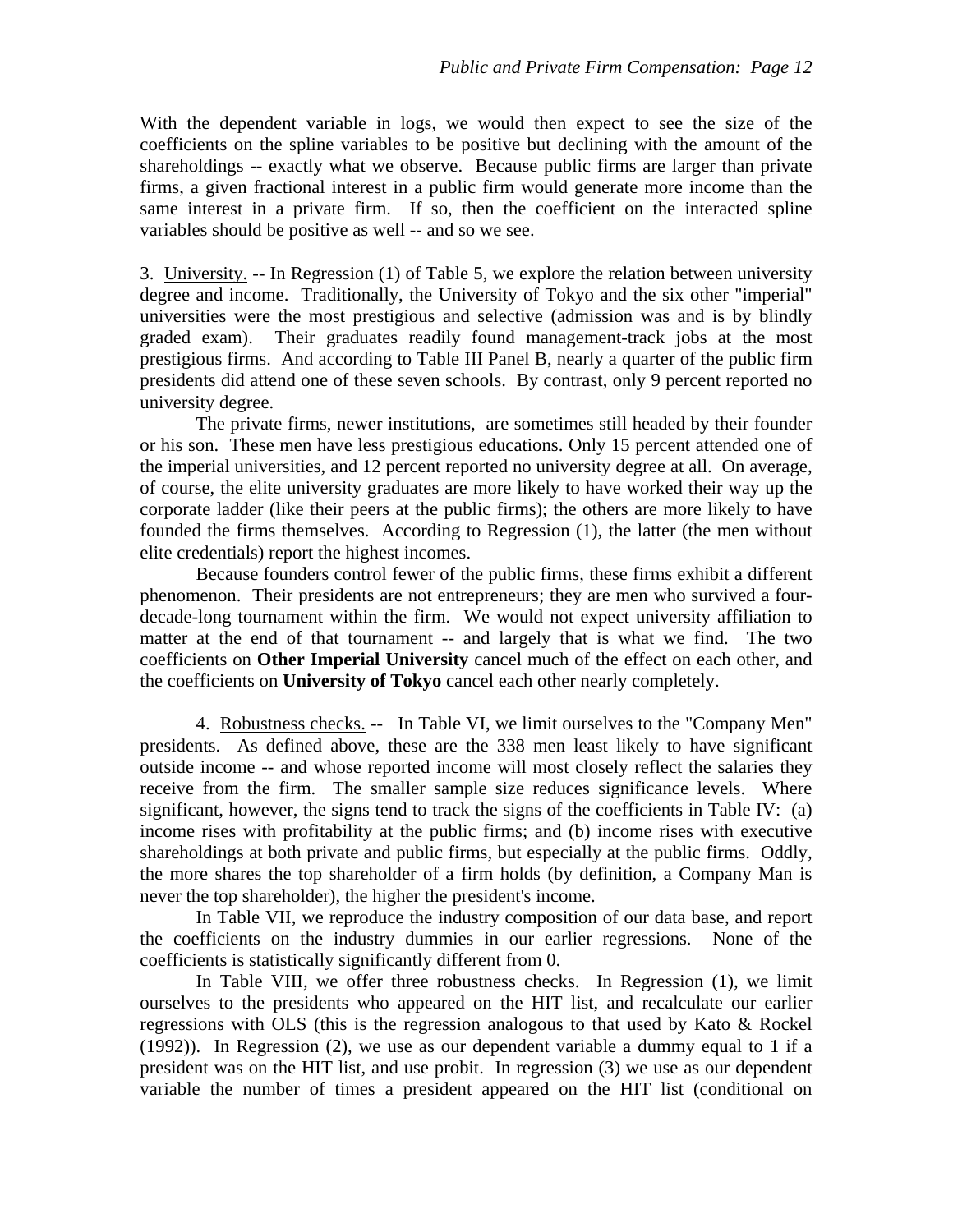appearing in 2004), and use Poisson. In each of these regressions, the results are close enough to those in our main regression (Table IV) to reassure us that our results are not an artifact of regression technique.

## V. Conclusions

 Unfortunately for scholars, government rules in the United States require only public firms to disclose the amounts they pay their executives. As a result, scholars who hope to study compensation practices at private firms have found themselves stymied. Yet private firm compensation matters. Bebchuk & Fried (2004) and others argue that public firms pay their executives inappropriately high compensation because of (inter alia) collective action problems among their owners. Owners of private firms face fewer such problems. If collective action problems generate excessively high pay at the public firms, then private firms should pay their executives significantly less.

 We explore this issue with Japanese income tax data. Through 2004, but no longer, the Japanese tax office published the names and tax liabilities of all taxpayers reporting tax liabilities of more than 10 million yen. We identify the corporate presidents among them, add information on the firms they head, and compare the incomes of public and private firm presidents. Apparently, private firms do not pay their presidents less than public firms.

 Data from Japan do not directly test whether public U.S. firms pay too much. Yet we know of no legal or regulatory reason that would account for any difference in pay practices between the two countries. In the absence of data about private firm compensation in the U.S. and other countries, we offer this study of the contrasting compensation practices of public and private Japanese firms as a start toward understanding how ownership patterns might or might not affect executive compensation.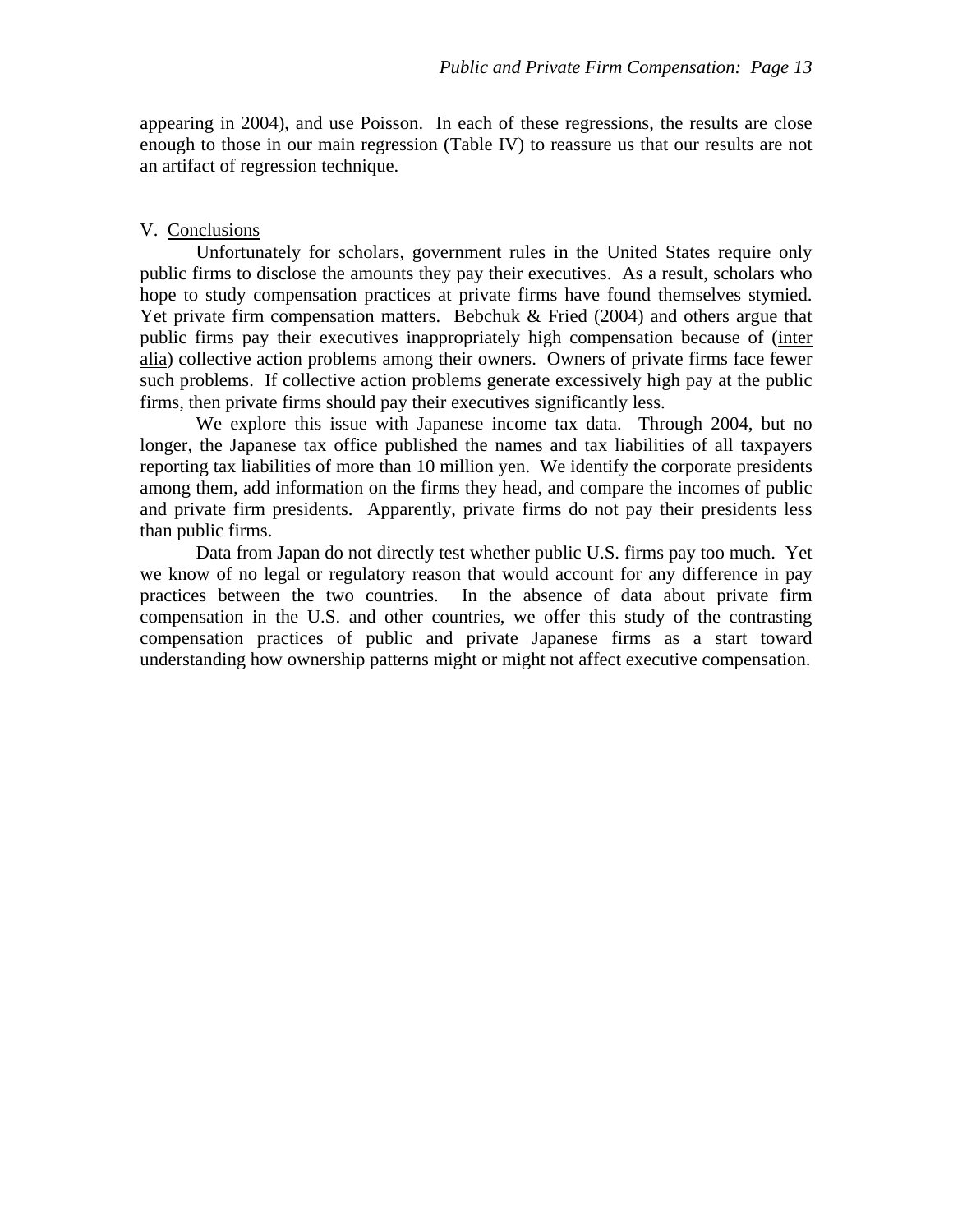### **References**

- Abowd, John M. & Michael Bognanno (1995) "International Differences in Executive and Managerial Compensation," in R.B. Freeman & L.F. Katz, eds., *Differences and Changes in Wage Structures*. Chicago: University of Chicago Press, pp. 67- 103 (1995).
- Bebchuk, Lucien & Jesse Fried (2004) *Pay without Performance: The Unfulfilled Promise of Executive Compensation*, Harvard University Press, Cambridge, Massachusetts, 2004.
- Brickley, James A., Jeffrey L. Coles & James S. Linck, (2000) "Does the Decision to Retain Retiring Executives on the Board of Directors Help to Control Agency Problems in American and Japanese Firms?" Chapter 9, pp. 233-249, of *Banking, Capital Markets and Corporate Governance*, Pelgrave Publishers – formerly Macmillan Press (2000).
- Cadman, Brian, Sandy Klasa & Steve Matsunaga (2007) "Evidence on How Systematic Differences between ExecuComp and Non-ExecuComp Firms Can Affect Empirical Research Results," working paper, http://papers.ssrn.com/sol3/papers.cfm?abstract\_id=869459 (December 2007).
- Gabaix, Xavier & Augustin Landier (2008) "Why Has CEO Pay Increased So Much?" *The Quarterly Journal of Economics*, 123: 49-100 February 2008).
- Hall, Brian J. and Jeffrey B. Liebman (1988) "Are CEOs Really Paid like Bureaucrats?" *The Quarterly Journal of Economics,* 113(3): 653-691 (August 1998).
- Hartzell, J.C., & L.T. Starks (2003) "Institutional Investors and Executive Compensation," *The Journal of Finance*, 58: 2351-2374 (2003).
- Holmstrom, Bengt (2005) "*Pay without Performance* and the Managerial Power Hypothesis: A Comment*,*" *The Journal of Corporation Law,* 30: 703-716 (Summer 2005)*.*
- Jensen, Michael C. & Kevin J. Murphy (2004) "Remuneration: Where We've Been, How We Got to Here, What Are the Problems, and How To Fix Them," Finance Working Paper N°. 44/2004, http://ssrn.com/abstract=561305 (July 2004).
- Jensen, Michael C. & Kevin J. Murphy (1990) "Performance Pay and Top-Management Incentives." *The Journal of Political Economy*, 98(2): 225-264.
- Joh, Sung Wook (1999) "Strategic Managerial Incentive Compensation in Japan: Relative Performance Evaluation and Product Market Collusion," *The Review of Economics and Statistics,* 81(2): 303-313 (May 1999).
- Kaplan, Steven N. & Joshua D. Rauh (2006) "Wall Street and Main Street: What Contributes to the Rise in the Highest Incomes?" *The Review of Financial Studies,* forthcoming, http://papers.ssrn.com/sol3/papers.cfm?abstract\_id=931280.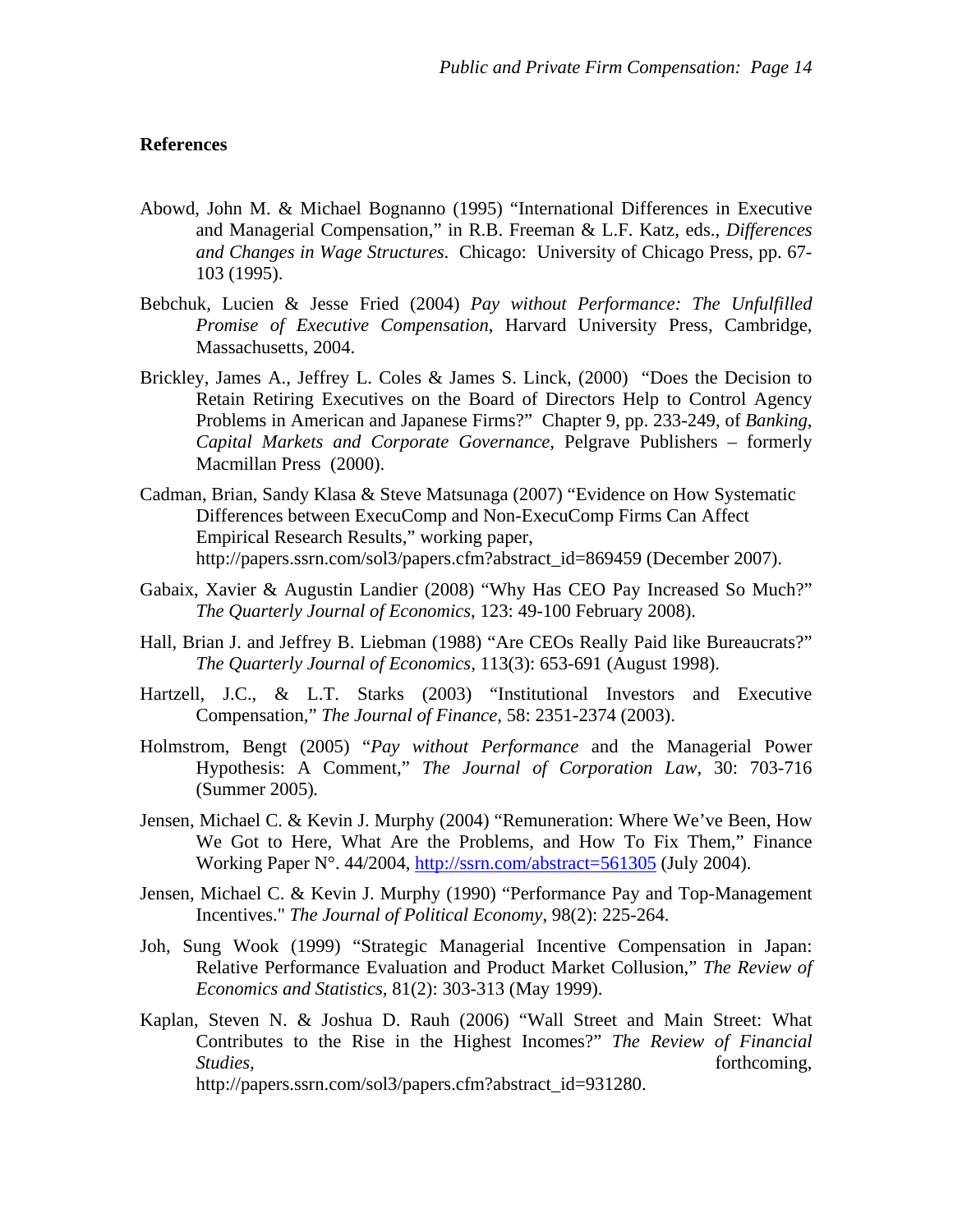- Kaplan, Steven N. (1994) "Top Executive Rewards and Firm Performance: A Comparison of Japan and the United States," *The Journal of Political Economy*, 102: 510-546.
- Kato, H.K., M. Lemmon, M. Luo & J. Schallheim (2005) "An Empirical Examination of the Costs and Benefits of Executive Stock Options: Evidence from Japan," *The Journal of Financial Economics,* 78: 435-461.
- Kato, Takao & Mark Rockel (1992) "Experiences, Credentials, and Compensation in the Japanese and U.S. Managerial Labor Markets: Evidence from New Micro Data," *Journal of the Japanese & International Economies*, 6: 30-51.
- Kato, Takao (1997) "Chief Executive Compensation and Corporate Groups in Japan: New Evidence from Micro Data," *The International Journal of Industrial Organization*, 15: 455-67.
- Kubo, Katsuyuki (2003) "The Determinants of Executive Compensation in Japan and the UK: Agency Hypothesis or Joint Determination Hypothesis?" in *Designing Financial Systems for East Asia and Japan*, Hanazaki, M., Fan, J., Teranishi, J., eds, Routledge, London.
- Murphy, Kevin J. & Jan Zabojnik (2004) "CEO Pay and Appointments: A Market-Based Explanation for Recent Trends," *American Economic Review: Papers and Proceedings,* :94: 192-196 (May 2004).
- Nakazato, Minoru, J. Mark Ramseyer & Eric B. Rasmusen (2006) "Executive Compensation in Japan: Estimating Levels and Determinants from Tax Records." http://www.rasmusen.org/papers/exec/exec.htm..
- Nihon keizai shimbun sha (2005) *Nikkei kaisha joho: Natsu [Nikkei Corporate Information: Summer*]. Tokyo: Nihon keizai shimbun sha.
- Nihon keizai shimbun sha (2006) Nikkei Economic Electronic Databank System (NEEDS). Tokyo: Nihon keizai shimbun sha.
- Piketty, Thomas & Emmanuel Saez (2006) "The Evolution of Top Incomes: A Historical and International Perspective, *American Economic Review*, 96: 200-205 (Papers & Proceedings, May 2006).
- Pikkety, Thomas, & Emmanuel Saez. (2006) The Evolution of Top Incomes: A Historical and International Perspective. *American Economic Review*, 96: 200-05 (Papers & Proceedings, May 2006)
- Ramseyer, J. Mark & Eric Rasmusen (2003) *Measuring Judicial Independence: The Political Economy of Judging in Japan***,** Chicago**:** University of Chicago Press (2003).
- Rasmusen, Eric (1998) **`**`Observed Choice, Estimation, and Optimism about Policy Changes,'' *Public Choice,* 97: 65-91.
- Tokyo shoko risaachi (2005) *Zenkoku kogaku nozeisha meibo [Roster of High-Income Taxpayers]* (CD-ROM) (TSR).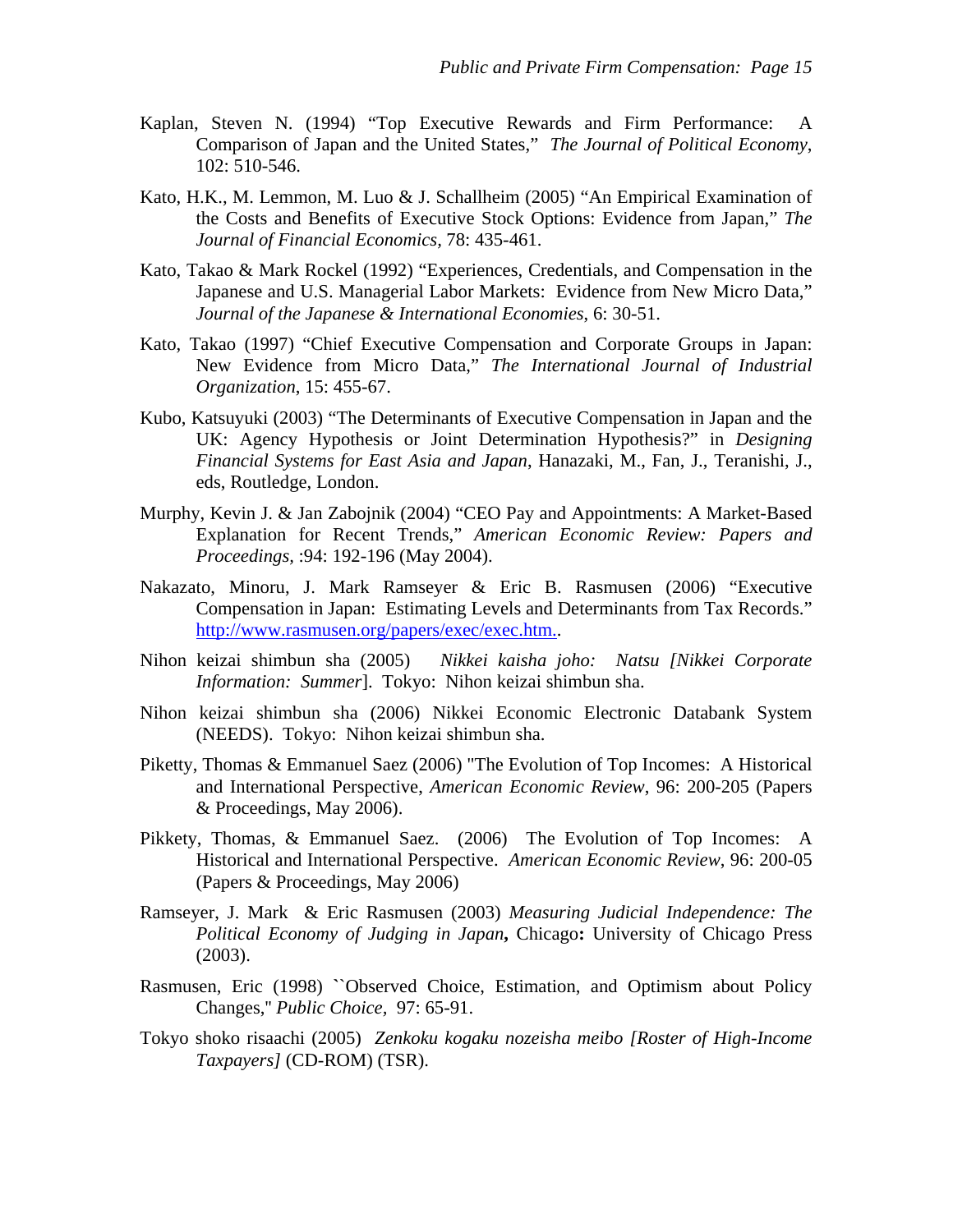- Toyo keizai shimposha (2005b) *Kaisha shiki ho: Natsu [Corporate Report: Summer].* Tokyo: Toyo keizai shimposha (CD-ROM).
- Toyo keizai shimposha (2005c) *Toshi deeta banku [Metropolitan Data Bank]*. Tokyo: Toyo keizai shimpo sha.
- Toyo keizai shimposha (2005d) *Yakuin shikiho: jojo gaisha ban [Board of Directors Report: Listed Companies*]. Tokyo: Toyo keizai shimposha.
- Toyo keizai shimposha. (2005e) Kaisha shikiho: Mijojo kaisha (Second Quarter, 2005) (CD-ROM).
- TSR. See Tokyo shoko risaachi.
- Xu, Peng (1997) "Executive Salaries as Tournament Prizes and Executive Bonuses as Managerial Incentives in Japan," *Journal of Japanese & International Economies*, 11: 319-346 (1997).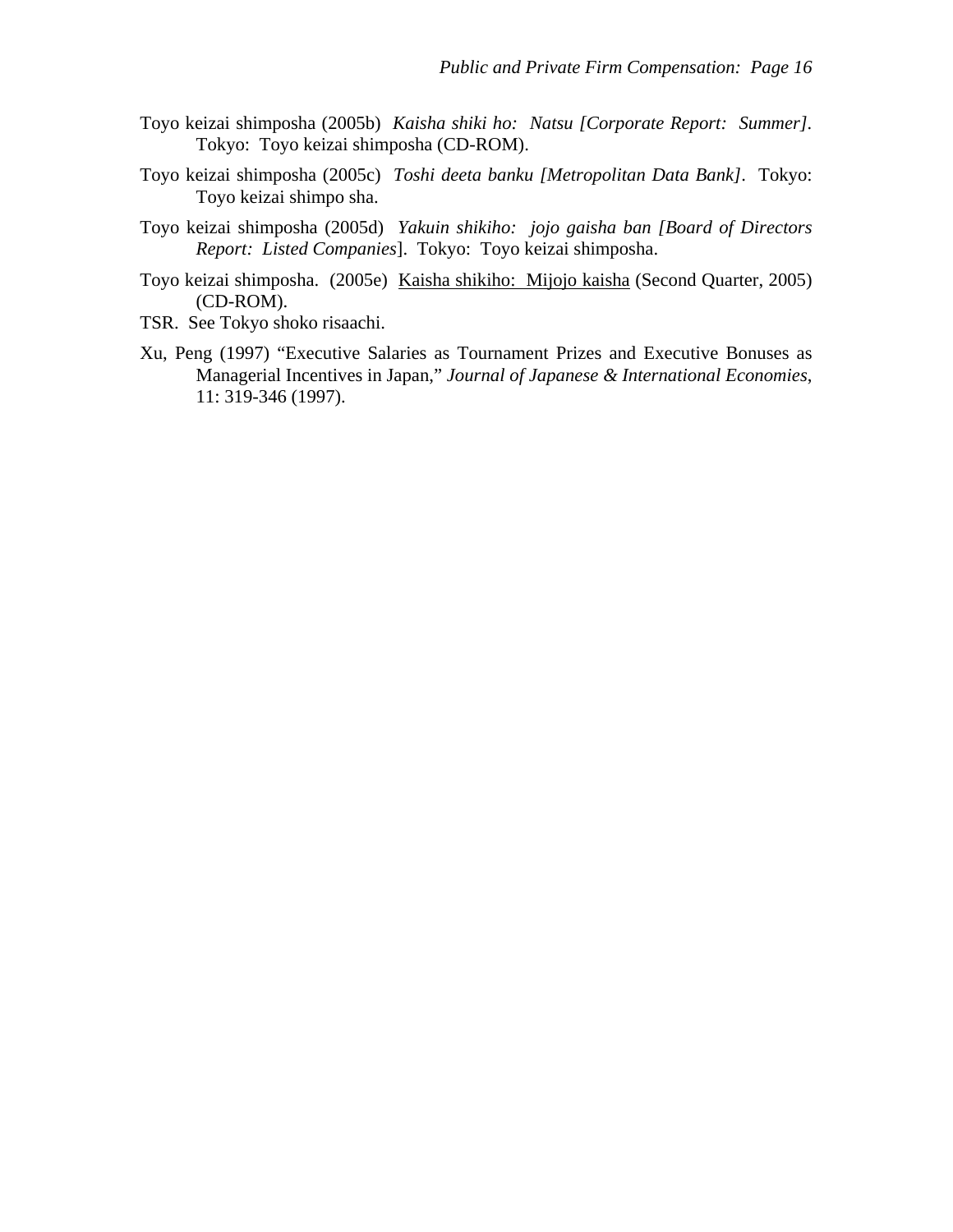#### **Table I: Calculating Income from Tax Liability**

 The amount of income that would generate a tax liability of 10 million yen is about 39.9 million yen. To reach this conclusion, we make the following calculations:

#### A. The Principles:

 1. Assume the taxpayer has only salary income. If so, he will have the standard salary income deduction of 5 percent plus 1,700,000 yen. See Shotoku zei ho [Income Tax Act], Law No. 33 of 1965, Sec. 28.

 2. Assume further that this taxpayer has no children, no life insurance, no charitable donations, no medical expenses, etc.. If so, he will have only the three basic personal deductions: his own deduction, his spouse' deduction, and a social security deduction. Assume the last equals 1 million yen (in fact, it varies by salary level). See Shotoku zei ho, Secs. 74, 83, 86.

| * Basic personal deduction  | 380,000 yen |
|-----------------------------|-------------|
| * Spousal deduction         | 380,000     |
| * Social security deduction | 1,000,000   |

 3. A taxpayer with an income in this range will face the full maximum marginal rate: 37 percent. The actual amount of the tax is given as 37 percent of his income, less a deduction of 2.49 million yen.

 4. This taxpayer will also have the currently standard lump-sum tax credit of 250,000 yen. Shotokuzei to futan keigen sochi ho [Act to Reduce the Burden of the Income Tax], Law. xx of 19xx, Sec. 6.

#### B. Tax calculation:

 Gross income: 39,900,000 Salary income:  $39,900,000 \times .95 - 1,700,000 =$  36,205,000 Taxable income: 36,205,000 380,000 380,000  $-1,000,000$  34,445,000 34,445,000 Income Tax:  $34,445,000 \times .37 - 2,490,000 =$  10,254,650 Less lump-sum tax credit: 10,254,650 - 250,000 = 10,004,650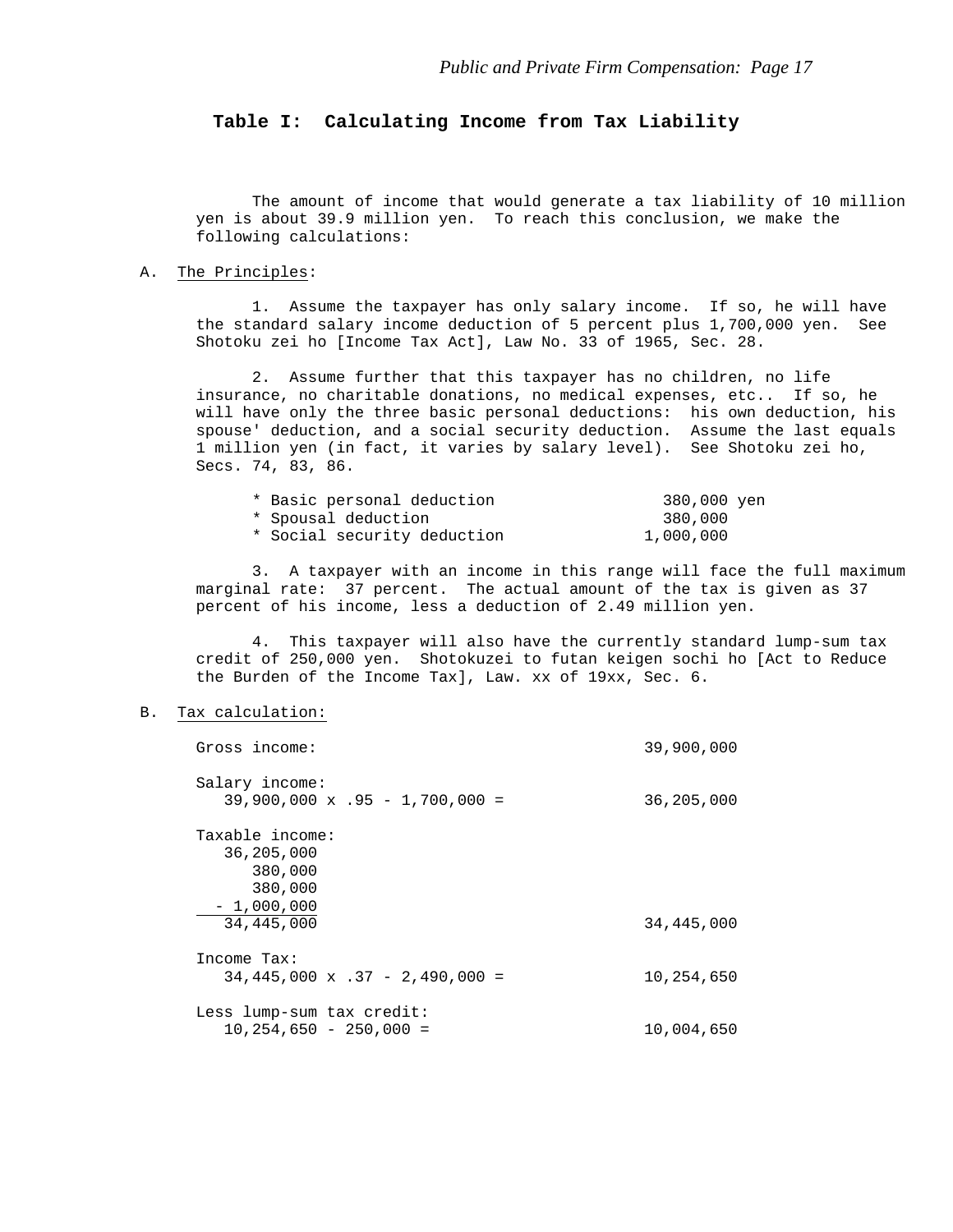## **Table II: Incomes of Presidents at Public and Private Firms:**

A. Fraction Presidents on High-Income Taxpayer List

|                                                                             | n            | °≈<br>HTT    |
|-----------------------------------------------------------------------------|--------------|--------------|
| All presidents<br>Public Firms<br>Private Firms                             | 1430<br>4155 | .415<br>.263 |
| At firms with assets of 40-50 billion yen*<br>Public Firms<br>Private Firms | 108<br>114   | .333<br>.412 |

 \* The median firm in our dataset had assets of about 40 billion yen.

### B. Selected Corporate Presidents:

| Rank | Name              | Firm         | Industry     | Firm Assets | Tax Liability |
|------|-------------------|--------------|--------------|-------------|---------------|
|      | Public firms      |              |              |             |               |
| 1    | Yoshitaka Fukuda  | Aifuru       | Financial    | 8,332       | 927,083       |
| 2    | Ikuo Kimura       | Invoice      | Information  | 355         | 855,686       |
| 3    | Hajime Satomi     | Sega samii   | Machinery    | 2,729       | 852,031       |
| 4    | Masato Kumaqai    | GMO Internet | Information  | 331         | 344,409       |
| 5    | Masayoshi Son     | Softbank     | Wholesale    | 16,240      | 332,428       |
| 50   | Kazuhisa Tatsumi  | Nihon chusha | Real Estate  | 485         | 74,634        |
| 250  | Toshiaki Takeuchi | Nihon dempa  | Elec. Pdts   | 1,065       | 22,330        |
|      | Private firms     |              |              |             |               |
| 1    | Ikuo Sakiyama     | Digital Tech | Wholesale    | 18          | 636,563       |
| 2    | Kikuji Yamaquchi  | Japan Royal  | Food Pdts    |             | 625,033       |
| 3    | YoshioTsuchiya    | Beishia      | Wholesale    | 54          | 573,961       |
| 4    | Hideto Maeda      | Hanamaru     | Food Pdts    | 3           | 491,369       |
| 5    | Seiji Shibuya     | Akaqi        | Wholesale    | 15          | 477,756       |
| 50   | Seigo Nitta       | Daishin      | Construction |             | 100,315       |
| 250  | Chozo Miyashita   | Union Mach.  | Elec. Pdts   | 7,967       | 33,137        |

 Notes: Firm assets are given in billion yen; tax liability is in 1000 yen. Sources: Tokyo shoko risaachi, Zenkoku kogaku nozeisha meibo [Roster of High-Income Taxpayers] (Tokyo: Tokyo shoko risaachi, 2005).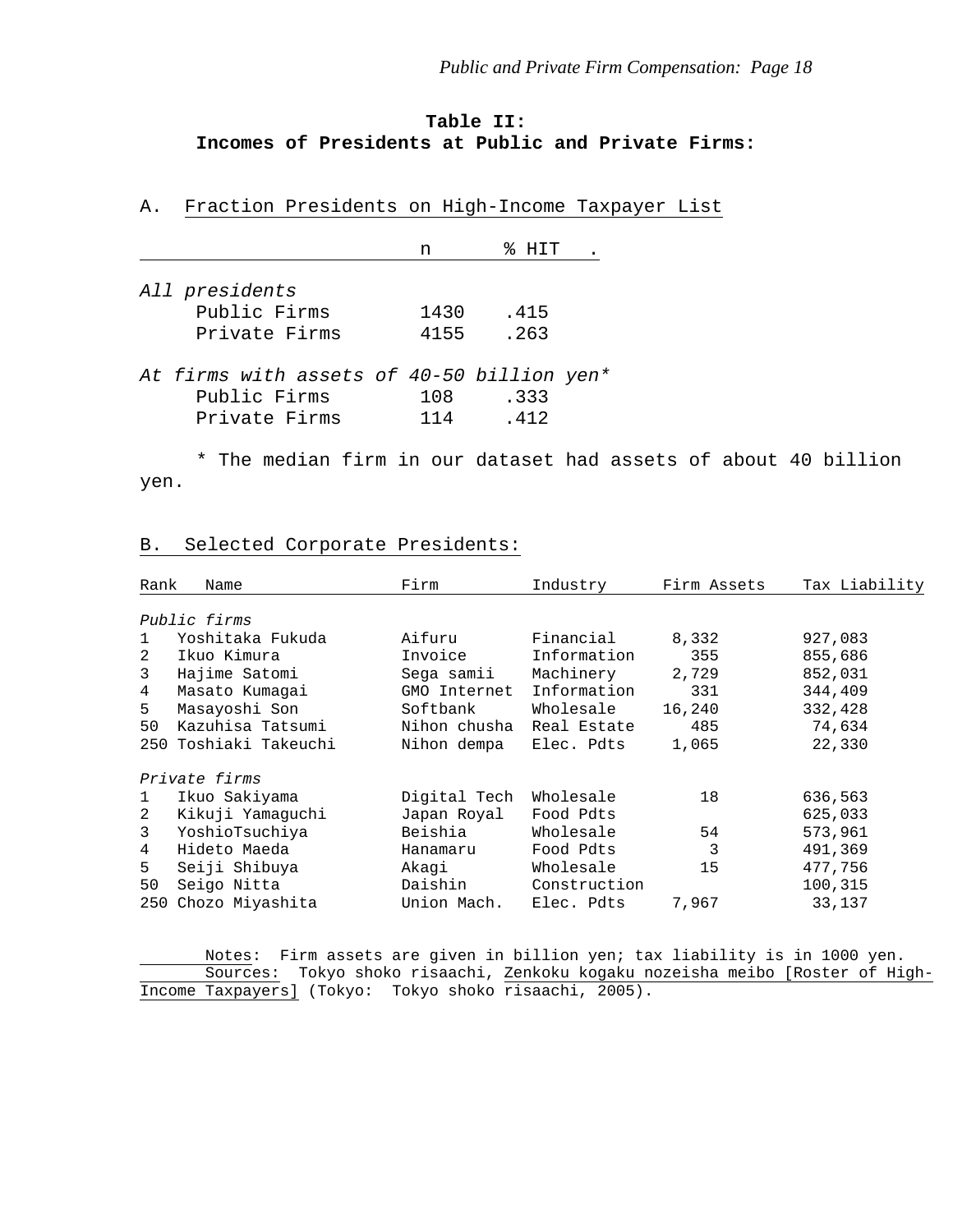### *Public and Private Firm Compensation: Page 19*

|                                           | Public |          |                            |      |       |      |              | Private     |      |              |
|-------------------------------------------|--------|----------|----------------------------|------|-------|------|--------------|-------------|------|--------------|
|                                           | n      | Min      | Median Mean                |      | Max   | n    | Min          | Median Mean |      | Max          |
| Firm Characteristics<br>Α.                |        |          |                            |      |       |      |              |             |      |              |
|                                           |        |          |                            |      |       |      |              |             |      |              |
| Assets                                    | 1431   | 1.4      | 83.1                       | 386  | 19100 | 2861 | 0.5          | 13.7        | 47.2 | 11600        |
| Profitability                             | 1364   | $-.789$  | .327                       | .534 | 9.602 | 3313 | $-15.0$      | 1.11        | 4.20 | 265.1        |
| Top S/h %                                 | 1431   | 3.1      | 11.9                       | 18.1 | 74.2  | 3756 | $\mathbf{1}$ | 46          | 52.4 | 100          |
| Prez Top S/h                              | 1431   | $\Omega$ | $\Omega$                   | 7.8  | 1     | 4155 | $\Omega$     | $\Omega$    | 0.22 | 1            |
|                                           |        |          |                            |      |       |      |              |             |      |              |
|                                           |        |          |                            |      |       |      |              |             |      |              |
| Presidential Characteristics<br><b>B.</b> |        |          |                            |      |       |      |              |             |      |              |
| Age                                       | 1418   | 32       | 61                         | 60.6 | 89    | 4041 | 26           | 60          | 58.5 | 90           |
| U Tokyo                                   | 1312   | $\Omega$ | $\Omega$                   | .10  | 1     | 3788 | $\Omega$     | $\Omega$    | .06  | $\mathbf{1}$ |
|                                           |        | $\Omega$ | $\mathbf 0$                | .13  | 1     |      | $\Omega$     | $\Omega$    |      | 1            |
| Oth Imperial U                            | 1312   |          |                            |      |       | 3788 |              |             | .09  |              |
| High School                               | 1312   | $\Omega$ | 0                          | .09  | 1     | 3788 | $\Omega$     | 0           | .12  | 1            |
| Prez. Share %                             | 1431   | $\Omega$ | $\Omega$                   | 2.3  | 60.7  | 4155 | $\Omega$     | $\Omega$    | 11.8 | 100          |
|                                           |        |          |                            |      |       |      |              |             |      |              |
| Notes:                                    |        |          | Assets are in billion yen. |      |       |      |              |             |      |              |

### **Table III: Selected Summary Statistics**

 Sources: Nihon keizai shimbun sha, Nikkei kaisha joho: Natsu [Nikkei Corporate Information: Summer] (Tokyo: Nihon keizai shimbun sha, 2005); Nihon keizai shimbun sha, Nikkei Economic Electronic Databank System (NEEDS) (Tokyo: Nihon keizai shimbun sha, 2006); Tokyo shoko risaachi, Zenkoku kogaku nozeisha meibo [Roster of High-Income Taxpayers] (Tokyo: Tokyo shoko risaachi, 2005); Toyo keizai shimposha, Kaisha shiki ho: Natsu [Corporate Report: Summer] (Tokyo: Toyo keizai shimposha, 2005); Toyo keizai shimposha, Yakuin shikiho: jojo gaisha ban [Board of Directors Report: Listed Companies] (Tokyo: Toyo keizai shimposha, 2005); Toyo keizai shimposha, Kaisha shikiho: Mijojo kaisha (Tokyo: Toyo keizai shimposha, 2005 II);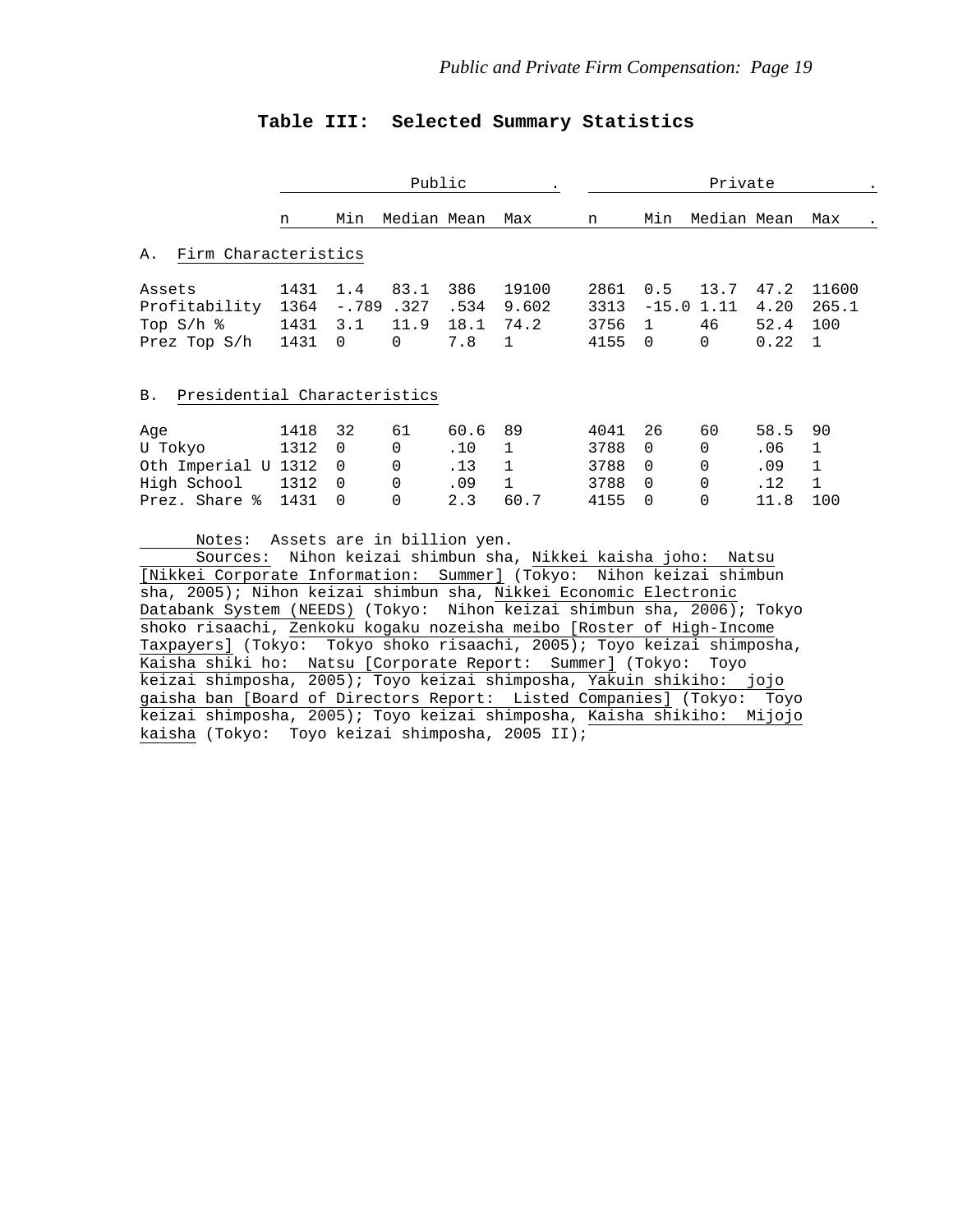|                         | (1)                                |                               |                | (2)                           |                            | (3)                           |
|-------------------------|------------------------------------|-------------------------------|----------------|-------------------------------|----------------------------|-------------------------------|
|                         | Firms                              | Private Pub Firm<br>Extra Eff | Firms          | Private Pub Firm<br>Extra Eff | Firms                      | Private Pub Firm<br>Extra Eff |
| Ln Assets               | $.159 - .001$<br>$(5.20)$ $(0.01)$ |                               | .256<br>(9.09) | .008<br>(0.22)                | .311<br>$(10.46)$ $(1.70)$ | $-.064$                       |
| Profitability .016 .333 | $(8.44)$ $(6.63)$                  |                               | .011<br>(6.20) | .209<br>(4.64)                | .009<br>(5.11)             | .235<br>(5.36)                |
| Prez Share %            |                                    |                               | .026           | .050<br>$(15.77)$ $(10.29)$   | .027<br>(10.55)            | .038<br>(5.03)                |
| Top $S/h$ %             |                                    |                               |                |                               | $-.010$<br>(9.46)          | $-.003$<br>(1.07)             |
| Prez Top Dum            |                                    |                               |                |                               | $.102 -$<br>(0.94)         | .337<br>(1.65)                |
| Public Dummy            |                                    | .072<br>(0.16)                |                | $-.203$<br>(0.50)             |                            | .349<br>(0.85)                |
| Industry<br>Dummies     | Yes                                |                               | Yes            |                               | Yes                        |                               |

## **Table IV: Determinants of Taxable Income (All Presidents)**

*Dependent Variable: Ln Tax 2004* 

 Notes: All regressions are tobit, and include a constant term. The t-statistics are in parentheses under the coefficients. The first column for each specification gives the coefficient on that variable; the second column gives the coefficient on that variable interacted with the Public variable.

n 3805 3805 3805 3805 3637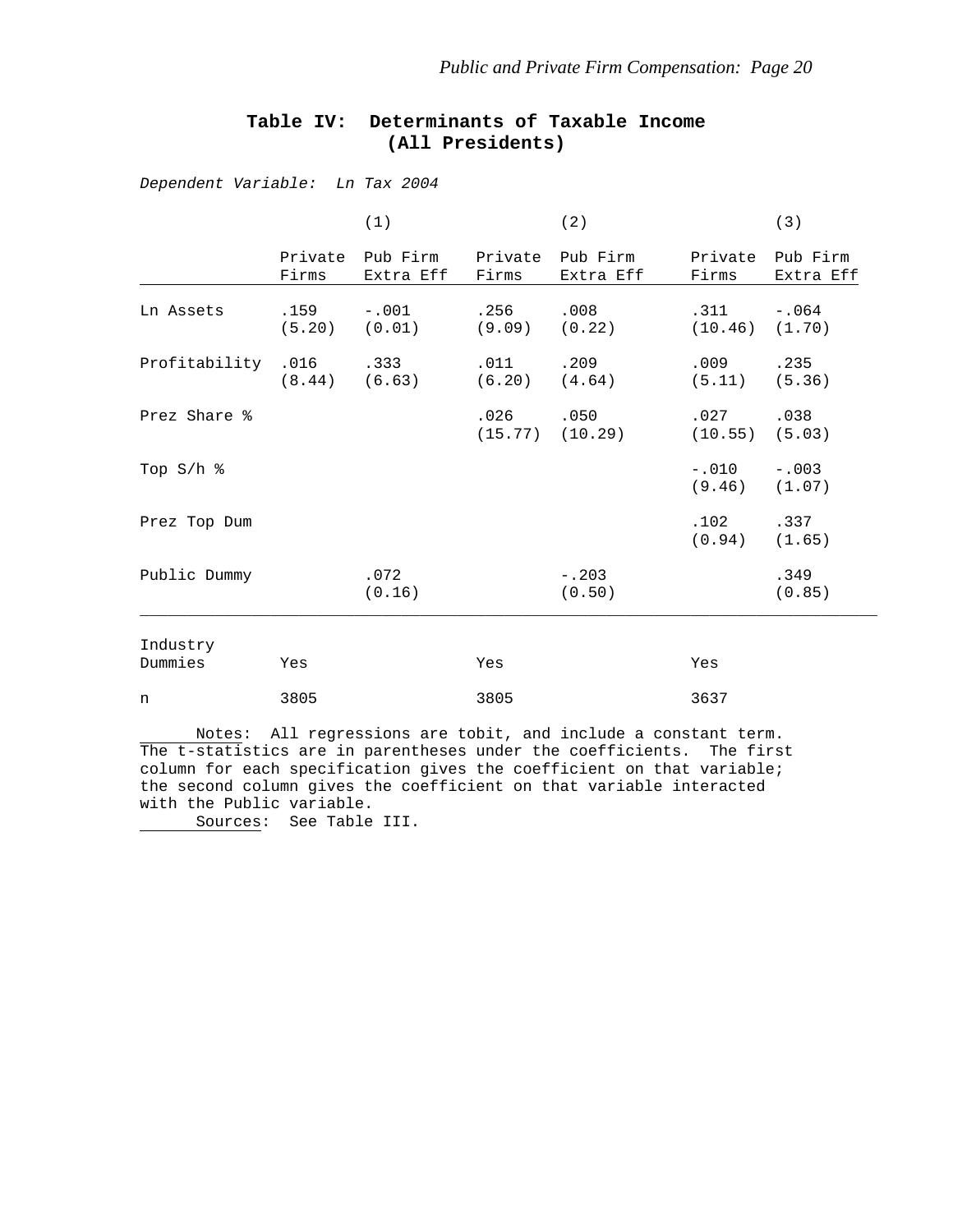| Dependent Variable: Ln Tax 2004<br>(2)<br>(1) |                    |                             |                           |                             |  |  |  |
|-----------------------------------------------|--------------------|-----------------------------|---------------------------|-----------------------------|--|--|--|
|                                               | Private<br>Firms   | Public Firm<br>Extra Effect | Private<br>Firms          | Public Firm<br>Extra Effect |  |  |  |
| Ln Assets                                     | .271<br>(9.52)     | .010<br>(0.27)              | .290<br>(10.52)           | .012<br>(0.32)              |  |  |  |
| Profitability                                 | .010<br>(5.87)     | .174<br>(3.83)              | .012<br>(6.99)            | .175<br>(4.03)              |  |  |  |
| Prez Share %                                  | .024<br>(13.92)    | .056<br>(10.69)             |                           |                             |  |  |  |
| Univ of Tokyo                                 | $- .478$<br>(3.59) | .313<br>(1.77)              |                           |                             |  |  |  |
| Other Imperial -.571<br>University (4.98)     |                    | .132<br>(0.82)              |                           |                             |  |  |  |
| High School                                   | .122<br>(1.37)     | .103<br>(0.70)              |                           |                             |  |  |  |
| Prez Sh 0-10                                  |                    |                             | .108<br>(7.70)            | .097<br>(4.25)              |  |  |  |
| Prez Sh 10-20                                 |                    |                             | .064<br>(10.00)           | .070<br>(6.35)              |  |  |  |
| Prez Sh 20-30                                 |                    |                             | .051                      | .030                        |  |  |  |
| Prez Sh 30-40                                 |                    |                             | (11.46)<br>.034           | (2.70)<br>.036              |  |  |  |
| Prez Sh $40-50$                               |                    |                             | (9.13)<br>.033            | (4.79)<br>.016              |  |  |  |
| Prez $Sh > 50$                                |                    |                             | (9.25)<br>.020<br>(10.98) | (1.57)<br>$-.112$<br>$\Box$ |  |  |  |
| Public Dummy                                  |                    | $-.310$<br>(0.76)           |                           | $-.272$<br>(0.68)           |  |  |  |
| Industry<br>Dummies                           | Yes                |                             | Yes                       |                             |  |  |  |

## **Table V: Determinants of Taxable Income: The Effect of University Status and Executive Shareholdings (All Presidents)**

 Notes: All regressions are tobit, and include a constant term. The t-statistics are in parentheses under the coefficients. The first column for each specification gives the coefficient on that variable; the second column gives the coefficient on that variable interacted with the Public variable.

Sources: See Table III.

n 3520 3805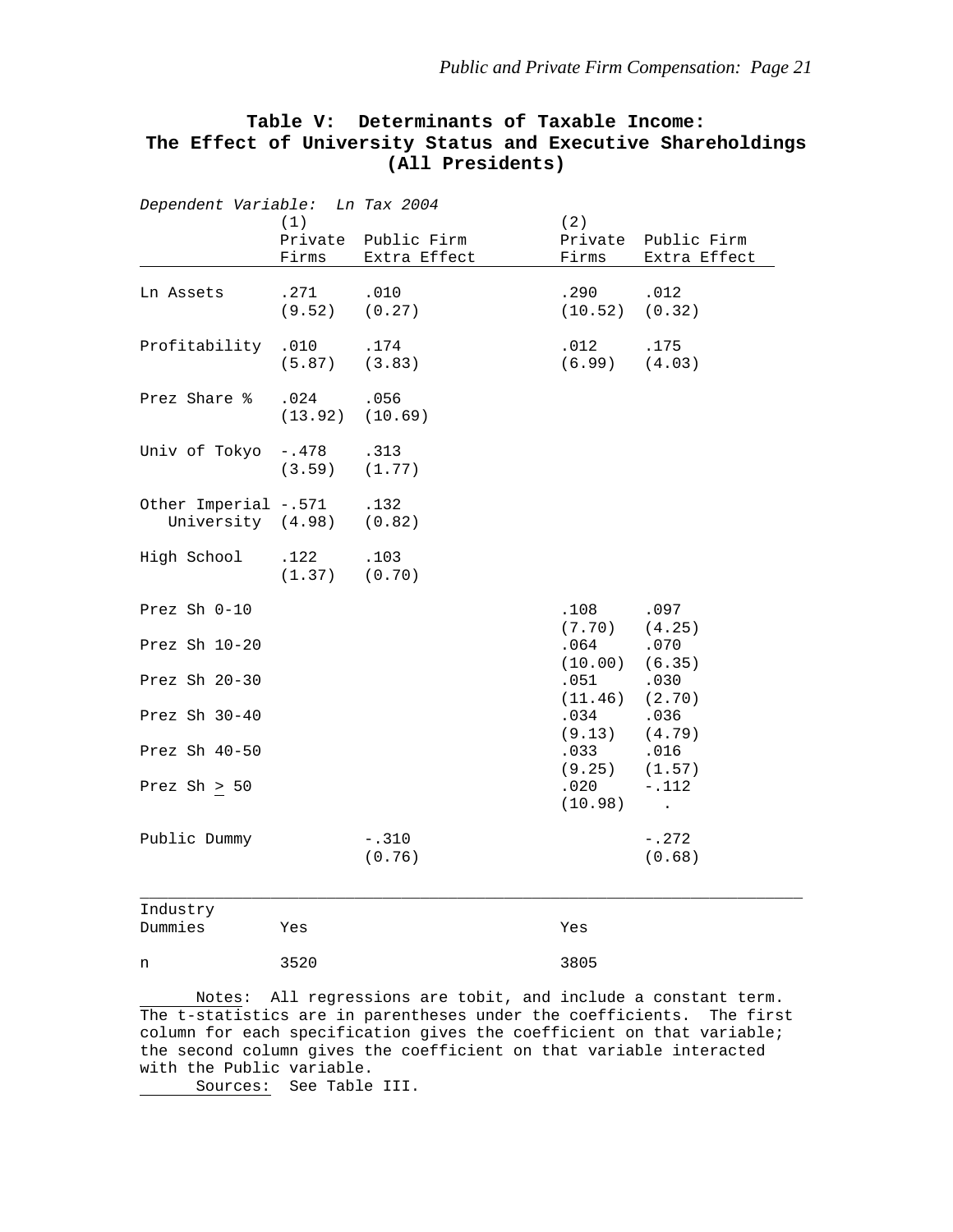|                          |              | (1)                                            |                           | (2)               |                   | (3)                   |
|--------------------------|--------------|------------------------------------------------|---------------------------|-------------------|-------------------|-----------------------|
|                          | Firms        | Private Pub Firm Private Pub Firm<br>Extra Eff | Firms                     | Extra Eff         | Private<br>Firms  | Pub Firm<br>Extra Eff |
| Ln Assets                | $-.014$ .053 | $(0.33)$ $(1.11)$                              | $-0.01$<br>(0.03)         | .072<br>(1.57)    | $-.005$<br>(0.10) | .075<br>(1.48)        |
| Profitability -.006 .157 |              | $(0.67)$ $(4.47)$ $(0.71)$ $(4.78)$            | $-.006$ .158              |                   | $-.002$<br>(0.17) | .144<br>(4.28)        |
| Prez Share %             |              |                                                | .018<br>$(2.09)$ $(3.77)$ | .054              | .024<br>(2.70)    | .049<br>(3.37)        |
| Top S/h %                |              |                                                |                           |                   | .003<br>(2.49)    | .000<br>(0.14)        |
| Prez Top Dum             |              |                                                |                           |                   |                   | omitted omitted       |
| Public Dummy             |              | $-.568$<br>(1.10)                              |                           | $-.850$<br>(1.70) |                   | $-.713$<br>(1.31)     |
| Industry<br>Dummies<br>n | Yes<br>348   |                                                | Yes<br>348                |                   | Yes<br>338        |                       |

## **Table VI: Determinants of Taxable Income (Company Men Only)**

*Dependent Variable: Ln Tax 2004* 

 Notes: All regressions are tobit, and include a constant term. The t-statistics are in parentheses under the coefficients. The first column for each specification gives the coefficient on that variable; the second column gives the coefficient on that variable interacted with the Public variable. Regression (3) omits "Prez Top Dum", unlike in Table IV, because by definition a Company Man is not the top shareholder in his firm.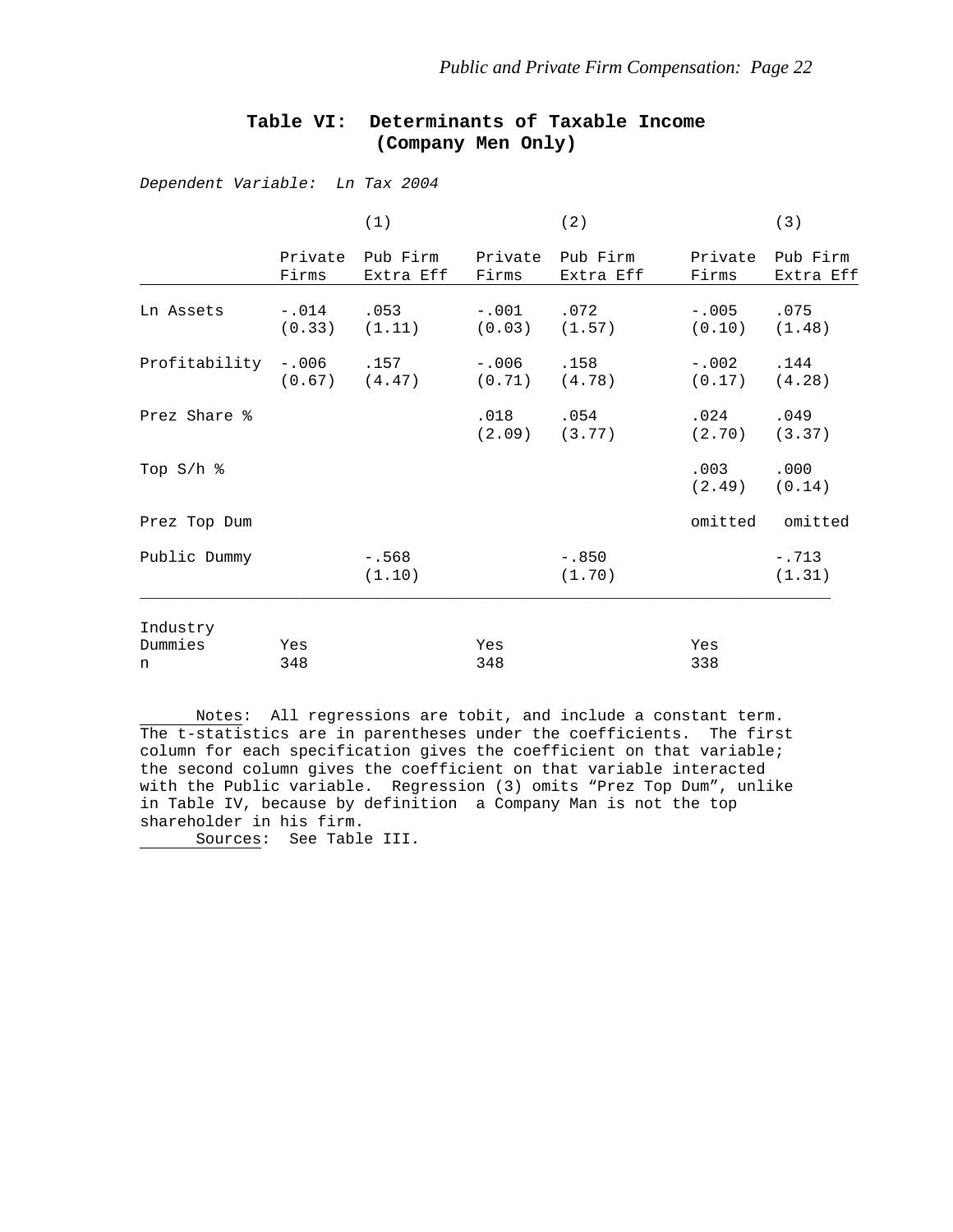|                             |         |         | Effect on         |
|-----------------------------|---------|---------|-------------------|
|                             | Public  | Private | Income            |
|                             |         |         |                   |
| Pharmaceuticals             | 2.3     | 1.3     | .808(0.99)        |
| Chemicals                   | 7.3     | 3.5     | (0.69)<br>.556    |
| Machinery                   | 7.8     | 4.7     | (0.63)<br>.507    |
| Electrical Products         | 9.8     | 6.2     | .612<br>(0.76)    |
| Transportation Equipment    | 3.8     | 2.9     | .558(0.69)        |
| Precision Equipment         | 1.5     | 2.5     | .902<br>(1.10)    |
| Textiles                    | 3.3     | 1.2     | (0.86)<br>.699    |
| Other Products              | 3.0     | 12.1    | (0.82)<br>.657    |
| Fisheries                   | 0.4     | 0.1     | .712<br>(0.75)    |
| Foods                       | 4.9     | 4.5     | .750<br>(0.93)    |
| Petrochemicals              | 0.6     | $0.3$   | $-.028$<br>(0.03) |
| Mining                      | 0.5     | 0.3     | $-.132$<br>(0.14) |
| Paper & Pulp                | 0.9     | 0.4     | .298<br>(0.35)    |
| Rubber                      | 7.7     | 0.5     | .407<br>(0.47)    |
| Glass                       | 1.5     | 1.3     | .306<br>(0.37)    |
| Steel                       | 2.2     | $0.7$   | $-.099$<br>(0.12) |
| Metals                      | $2\,.4$ | 2.3     | .471<br>(0.58)    |
| Nonferrous Metals           | 1.5     | 1.0     | .133<br>(0.16)    |
| Construction                | 7.0     | 8.9     | .176<br>(0.22)    |
| Real estate                 | 2.9     | $3.0$   | .620<br>(0.77)    |
| Electricity & Gas           | $1.0$   | 0.3     | .500<br>(0.58)    |
| Land Transportation         | 2.1     | 2.1     | (0.50)<br>.405    |
| Air Transportation          | 0.3     | 0.2     | $-.697$<br>(0.65) |
| Sea Transportation          | 0.6     | 0.6     | $-.315$<br>(0.36) |
| Retail                      | 8.5     | 5.5     | 1.012<br>(1.26)   |
| Wholesale                   | $8.7\,$ | 14.2    | .597<br>(0.75)    |
| Warehousing                 | 1.0     | 0.5     | .341<br>(0.40)    |
| Services                    | 4.8     | 7.6     | (1.06)<br>.849    |
| Information & Communication | 5.1     | 7.0     | .604<br>(0.75)    |
| Securities                  | 1.0     | 1.6     | .657<br>(0.80)    |
| Other Financial Services    | 2.0     | 2.3     | .073<br>(0.09)    |
| Insurance                   | 0.5     | $0.1$   | Omitted           |

## **Table VII: Industry Composition (%) and Effect on Presidential Income**

 Notes: The first two columns give the percentage of public and private firms in the industry. The third column gives the coefficients and the t-statistics on the industry dummies in the Col. (1) regression in Table IV.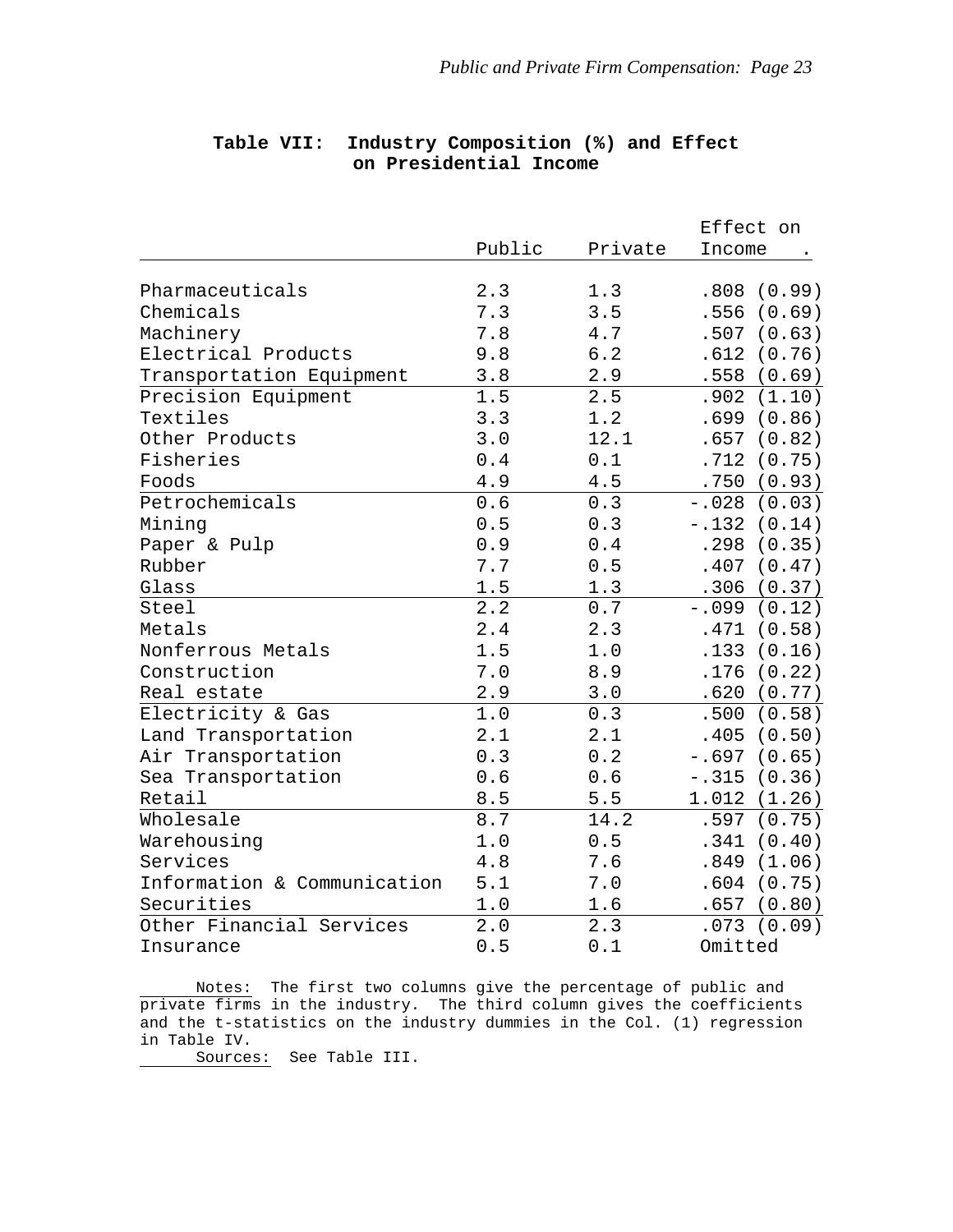|                                      |       | (1)                                                                        |               | (2)                                                                  | (3)<br>Num. Appear. .              |                  |  |
|--------------------------------------|-------|----------------------------------------------------------------------------|---------------|----------------------------------------------------------------------|------------------------------------|------------------|--|
| Dep. variable: Ln Tax 2004 HIT Dummy |       |                                                                            |               |                                                                      |                                    |                  |  |
|                                      | Firms | Extra Eff                                                                  |               | Private Pub Firm Private Pub Firm<br>Firms Extra Eff Firms Extra Eff |                                    | Private Pub Firm |  |
| Ln Assets                            |       | $.126 - .026$ $.301 - .050$                                                |               | $(4.51)$ $(0.78)$ $(9.42)$ $(1.19)$ $(5.62)$ $(2.58)$                | $.089 - .051$                      |                  |  |
| Profitability .007 .127              |       |                                                                            | $.008$ $.229$ | $(5.09)$ $(4.11)$ $(3.29)$ $(3.92)$ $(2.38)$ $(1.12)$                | .002                               | .020             |  |
| Prez Share % .008 .038 .025 .021     |       | $(4.22)$ $(7.11)$ $(8.70)$ $(2.21)$                                        |               |                                                                      | $.005$ $.002$<br>$(5.02)$ $(0.61)$ |                  |  |
| Top $S/h$ %                          |       | $0.002$ $-0.002$ $-0.011$ $-0.004$<br>$(1.98)$ $(0.89)$ $(10.28)$ $(1.26)$ |               |                                                                      | $-.005-.004$<br>$(8.39)$ $(2.56)$  |                  |  |
| Prez Top Dum -.021 .154 .175 .313    |       |                                                                            |               | $(0.25)$ $(1.11)$ $(1.43)$ $(1.21)$ $(0.27)$ $(3.61)$                | $.012$ $.282$                      |                  |  |
| Public Dummy                         |       | .114<br>(0.32)                                                             |               | .231<br>(0.50)                                                       |                                    | .035<br>(0.16)   |  |
| Industry<br>Dummies                  | Yes   |                                                                            | Yes           |                                                                      | Yes                                |                  |  |
| n                                    | 1135  |                                                                            | 3636          |                                                                      | 1135                               |                  |  |
|                                      | OLS   |                                                                            | Probit        |                                                                      | Poisson                            |                  |  |

## **Table VIII: Determinants of Taxable Income: Robustness Checks**

 Notes: All regressions are tobit, and include a constant term. The t-statistics are in parentheses under the coefficients. The first column for each specification gives the coefficient on that variable; the second column gives the coefficient on that variable interacted with the Public variable.